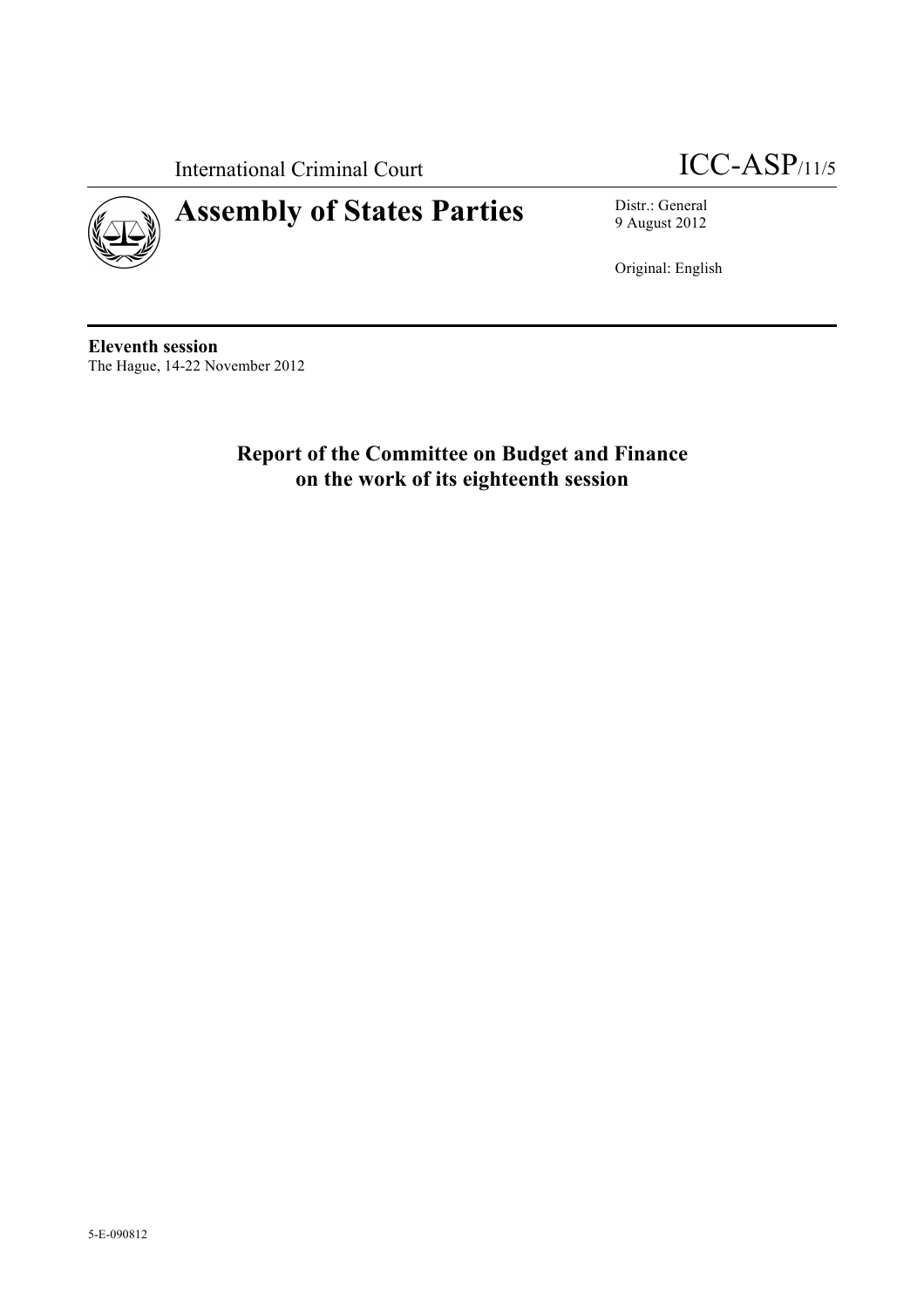|              | Contents       |                                                                                  | Paragraphs Page |                |  |  |  |
|--------------|----------------|----------------------------------------------------------------------------------|-----------------|----------------|--|--|--|
| I.           |                |                                                                                  |                 |                |  |  |  |
|              | A.             |                                                                                  | $1 - 8$         | 3              |  |  |  |
|              | $\mathbf{B}$ . |                                                                                  | 9               | $\overline{4}$ |  |  |  |
| II.          |                | Consideration of issues on the agenda of the Committee at its eighteenth session | $10-73$         | 4              |  |  |  |
|              | А.             |                                                                                  | $11 - 25$       | 4              |  |  |  |
|              |                | 1.                                                                               | $11 - 12$       | 4              |  |  |  |
|              |                | 2.                                                                               | 13              | 5              |  |  |  |
|              |                | 3.                                                                               | $14 - 16$       | 5              |  |  |  |
|              |                | 4.                                                                               | $17 - 18$       | 5              |  |  |  |
|              |                | 5.                                                                               | $19 - 23$       | 6              |  |  |  |
|              |                | 6.                                                                               | 24-25           | 6              |  |  |  |
|              | <b>B.</b>      |                                                                                  | 26-34           | 6              |  |  |  |
|              |                | 1.                                                                               | 26-28           | 6              |  |  |  |
|              |                | 2.                                                                               | 29              | 7              |  |  |  |
|              |                | 3.                                                                               | 30              | 7              |  |  |  |
|              |                | 4.                                                                               | 31              | 7              |  |  |  |
|              |                | 5.                                                                               | $32 - 34$       | 8              |  |  |  |
|              | C.             |                                                                                  | $35-40$         | 8              |  |  |  |
|              |                | 1.                                                                               | 35              | 8              |  |  |  |
|              |                | 2.                                                                               | 36              | 8              |  |  |  |
|              |                | 3.                                                                               | 37-39           | 9              |  |  |  |
|              |                | $\overline{4}$ .                                                                 | 40              | 9              |  |  |  |
|              | D.             |                                                                                  | $41 - 54$       | 9              |  |  |  |
|              |                | 1.                                                                               | $42 - 43$       | 10             |  |  |  |
|              |                | 2.                                                                               | 44-46           | 10             |  |  |  |
|              |                | 3.                                                                               | 47              | 10             |  |  |  |
|              |                | 4.                                                                               | $48 - 50$       | 10             |  |  |  |
|              |                | 5.                                                                               | 51              | 11             |  |  |  |
|              |                | 6.                                                                               | 52-53           | 11             |  |  |  |
|              |                | 7.                                                                               | 54              | 11             |  |  |  |
|              | Е.             |                                                                                  | 55-59           | 12             |  |  |  |
|              | $F_{\cdot}$    |                                                                                  | 60-68           | 13             |  |  |  |
|              |                | 1.                                                                               | 60              | 13             |  |  |  |
|              |                | 2.                                                                               | 61              | 13             |  |  |  |
|              |                | 3.                                                                               | 62-68           | 13             |  |  |  |
|              | G.             |                                                                                  | 69-73           | 14             |  |  |  |
|              |                | 1.                                                                               | 69-72           | 14             |  |  |  |
|              |                | $\overline{2}$ .                                                                 | 73              | 14             |  |  |  |
| Annex I:     |                |                                                                                  |                 | 15             |  |  |  |
| Annex $II$ : |                |                                                                                  |                 | 17             |  |  |  |
|              | Annex III:     |                                                                                  |                 | 30             |  |  |  |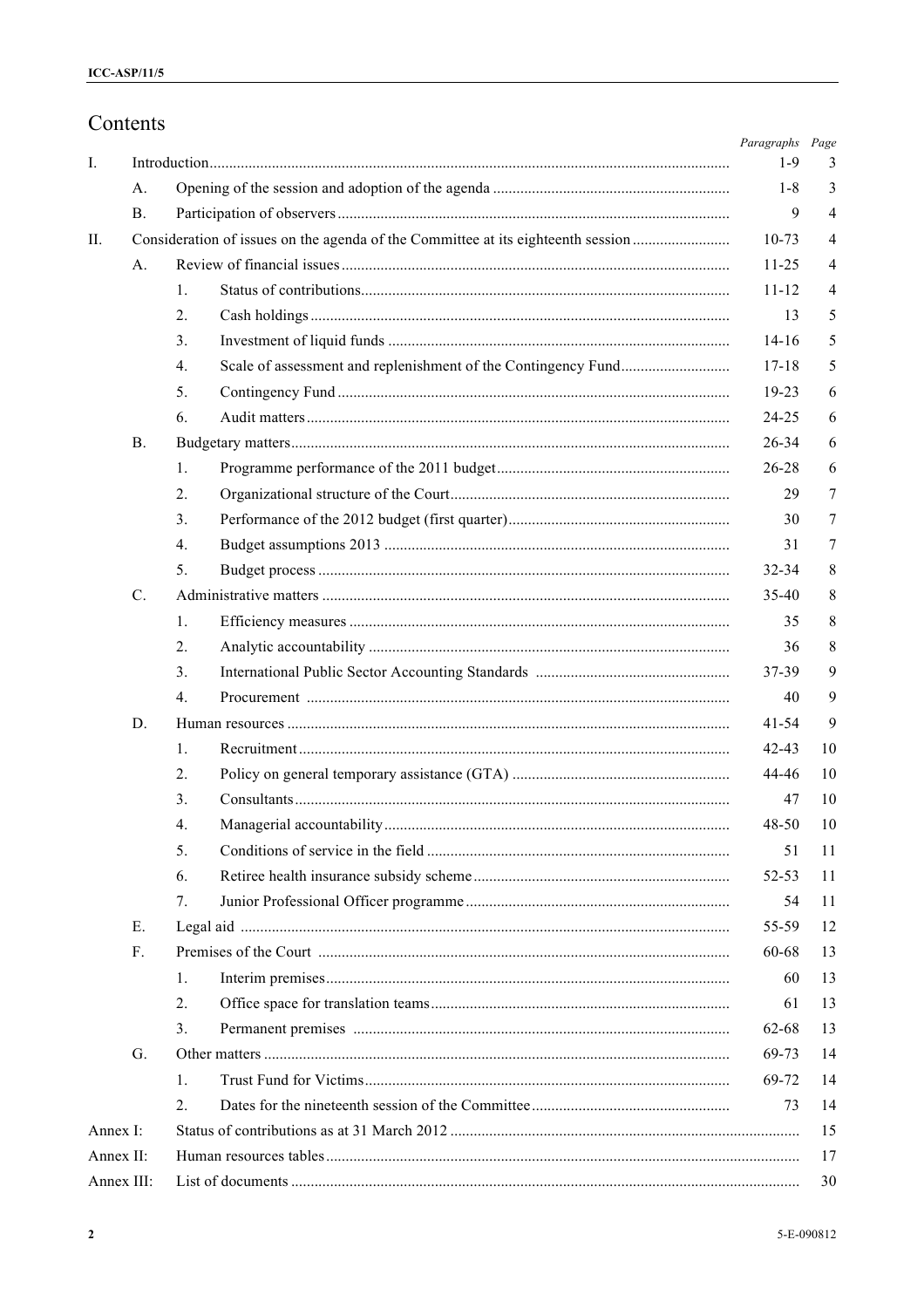## **I. Introduction**

## **A. Opening of the session and adoption of the agenda**

1. The eighteenth session of the Committee on Budget and Finance ("the Committee"), comprising ten meetings, was held at the seat of the Court in The Hague, from 23 to 27 April 2012. The President of the Court, Mr. Sang-Hyun Song, delivered welcoming remarks at the opening of the session.

2. For the eighteenth session, the Committee was convened in accordance with the decision of the Assembly of States Parties ("the Assembly") taken at the  $9<sup>th</sup>$  plenary meeting of its tenth session on 21 December 2011.

#### **Election of officers**

3. For the eighteenth session, the Committee elected Mr. Gilles Finkelstein (France) as Chairperson, and elected Mr. David Banyanka (Burundi) as Vice-Chairperson by consensus, in accordance with rule 10 of its Rules of Procedure and following the practice of the yearly rotation of the Vice-Chair. The Committee expressed its appreciation of the outstanding contribution of the former Chairperson, Mr. Santiago Wins (Uruguay), and Vice-Chairperson, Mr. Juhani Lemmik (Estonia). The Committee also expressed its appreciation of the work of former members Mr. Masud Husain (Canada) and Ms. Rossette Nyirinkindi Katungye (Uganda). In accordance with rule 13, the Committee appointed Mr. Hugh Adsett (Canada) as Rapporteur.

4. The Secretariat of the Assembly of States Parties ("the Secretariat") provided the substantive servicing for the Committee, and the Executive Secretary to the Committee on Budget and Finance*,* Mr. Fakhri Dajani, acted as the Secretary of the Committee.

- 5. At its 1st meeting, the Committee adopted the following agenda (CBF/18/1):
	- 1. Opening of the session
	- 2. Election of officers
	- 3. Adoption of the agenda
	- 4. Participation of observers
	- 5. Organization of work
	- 6. Review of financial issues
	- 7. Audit matters
	- 8. Budgetary matters
	- 9. Administrative matters
	- 10. Human resources
	- 11. Legal aid
	- 12. Premises of the Court
	- 13. Other matters
- 6. The following members attended the eighteenth session of the Committee:
	- 1. Hugh Adsett (Canada)
	- 2. David Banyanka (Burundi)
	- 3. Carolina María Fernández Opazo (Mexico)
	- 4. Gilles Finkelstein (France)
	- 5. Fawzi A. Gharaibeh (Jordan)
	- 6. Samuel P.O. Itam (Sierra Leone)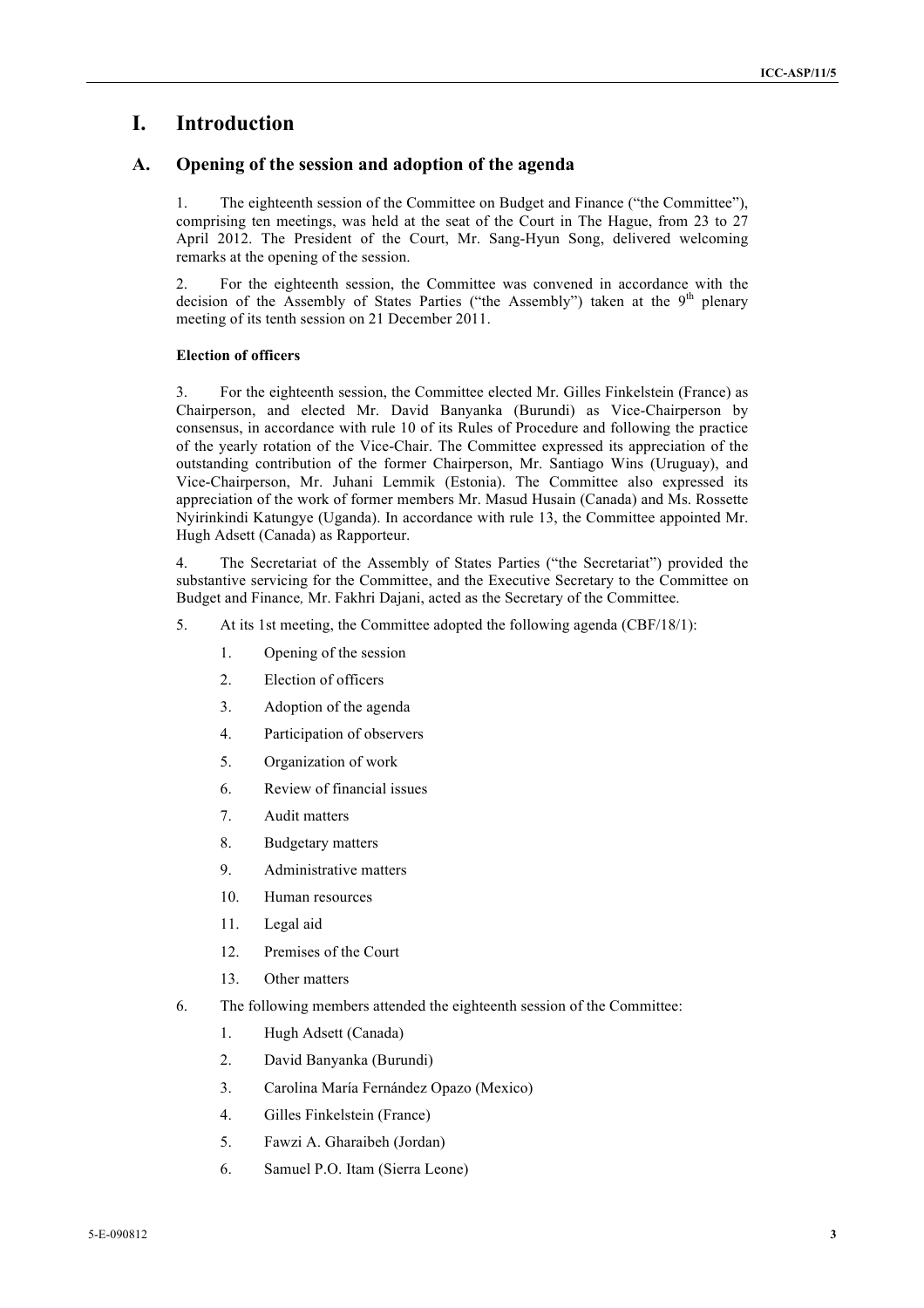- 7. Juhani Lemmik (Estonia)
- 8. Mónica Soledad Sánchez Izquierdo (Ecuador)
- 9. Gerd Saupe (Germany)
- 10. Ugo Sessi (Italy)
- 11. Elena Sopková (Slovakia)
- 12. Masatoshi Sugiura (Japan)

7. The following organs of the Court were invited to participate in the meetings of the Committee to introduce the reports: the Presidency, the Office of the Prosecutor and the Registry.

8. On 26 April 2012, the Committee heard presentations by the Coordinator of The Hague Working Group, Ambassador Markus Börlin (Switzerland) and the Chair of the Study Group on Governance, Ambassador Pieter de Savornin Lohman (Netherlands), respectively. In addition, the Committee heard a briefing on Cluster II (Budgetary process) of the Study Group on Governance by its focal point, Mr. Cary Scott-Kemmis (Australia).

## **B. Participation of observers**

9. The Committee accepted the request of the Coalition for the International Criminal Court to make a presentation to the Committee. In addition, Committee members met informally with representatives of the Staff Council.

## **II. Consideration of issues on the agenda of the Committee at its eighteenth session**

10. As a preliminary matter, the Committee expressed regret at the number of reports submitted to it very late. Late submission of reports had a particularly negative impact on the ability of the Committee to manage its workload. The Committee stressed the importance of the Court producing quality reports, and answers to questions, in a timely manner to allow their consideration by the Committee members prior to the session. For its next session, the Committee decided that it would not consider any reports submitted to it later than the deadlines set for their submission.

## **A. Review of financial issues**

#### **1. Status of contributions**

11. The Committee reviewed the status of contributions as at 31 March 2012 (annex I). The Committee noted that the outstanding contributions were of  $\epsilon$ 1,495,000. In addition, the Committee noted that as at 31 March 2012, similar to 2011, only 47 per cent of the contributions due in 2012 had been paid, and expressed concern that only 37 States had fully paid all their contributions. The Committee encouraged all States Parties to make best efforts to ensure that the Court had sufficient funds throughout the year, in accordance with regulation 5.6 of the Financial Regulations and Rules.

12. According to article 112, paragraph 8, of the Rome Statute, "A State Party which is in arrears in the payment of its financial contributions towards the costs of the Court shall have no vote in the Assembly and in the Bureau if the amount of its arrears equals or exceeds the amount of the contributions due from it for the preceding two full years." The Committee observed that, as at 31 March 2012, eight States Parties were in arrears and would therefore not be able to vote, in accordance with article 112, paragraph 8. The Committee noted that the Secretariat had informed States Parties in arrears three times in 2011, of the minimum payment required to avoid application of article 112, paragraph 8, of the Statute, and of the procedure for requesting an exemption from the loss of voting rights. **The Committee requested the Secretariat to again notify States Parties in arrears. The Committee recommended that all States in arrears settle their accounts with the Court as soon as possible.**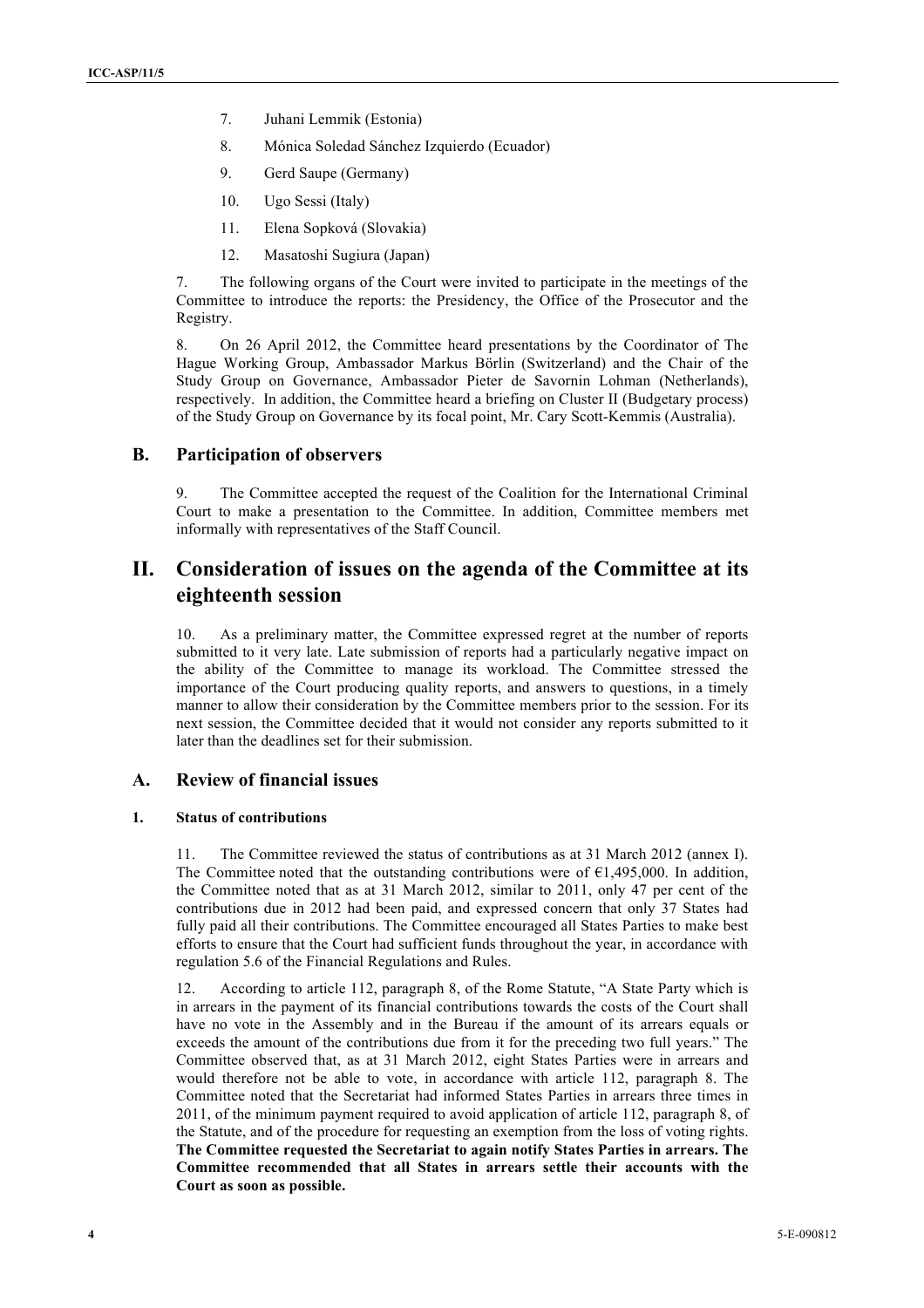#### **2. Cash holdings**

13. The Committee was informed that, as at 15 February 2012, the Court held approximately  $\epsilon$ 75.2 million. This included cash for the Working Capital Fund in the amount of  $\epsilon$ 7.4 million and for the Contingency Fund in the amount of  $\epsilon$ 8.7 million.

#### **3. Investment of liquid funds**

14. The Court updated the Committee on the status and management of its liquid funds. It explained that, in 2011, average monthly cash balances had amounted to  $661.5$  million with a yearly return of  $E(0.7)$  million. The Court had concentrated its efforts on the preservation of investment principal, and secondarily on interest gains. To achieve risk diversification, it had spread investments among six banks in four European countries of high credit standing. However, the Committee noted that almost 70 per cent of total cash funds were concentrated in one single country.<sup>1</sup>

15. The Committee invited the Court to continue monitoring financial markets and to avoid and, where necessary, mitigate undue concentration of counterparty and country risk. Noting the relatively large yield differential of the placements at different banks, **the Committee recommended that the Court consider guidelines for achieving satisfactory returns without prejudice to the first priority of safeguarding its funds, and determine which banks should be used taking into consideration its cash flow needs and the credit rating of such banks, especially in unstable financial market conditions, and report to the Committee at its twentieth session.**

16. **The Committee noted that the Office of Internal Audit had included the Court's treasury management in the 2012 audit plan, and looked forward to being informed by the Auditor of the outcome of the audit at its twentieth session.** 

#### **4. Scale of assessment and replenishment of the Contingency Fund**

17. The Committee noted that the reference chosen for replenishment of the Contingency Fund in 2012 was the scale of assessment as at 31 December 2011. The Committee noted that section E of resolution ICC-ASP/10/Res.4 did not specify which scale of assessment would be applicable for the replenishment. **As replenishment of the Contingency Fund was forward-looking, the Committee recommended that the scale of assessment chosen for replenishment of the Contingency Fund in future years be not that of the budget year when the replenishment is approved by the Assembly but that of the corresponding budget year when the replenishment is apportioned among States Parties.**

18. The Committee also noted that, in accordance with article 117 of the Rome Statute, the scale of assessment for the Court was based on the scale adopted by the United Nations for its regular budget and adjusted in accordance with the principles on which that scale was based. The Committee noted that there was a lack of clarity on the way in which the Court currently calculates the scale of assessment. **The Committee thus recommended that the Court provide the Committee at its nineteenth session with the methodology it uses for establishing the scale. The Committee also recommended that the Assembly ask the Court to publish the scale of assessment that it applied and send that information to States Parties with their annual notification of assessment.**

The Court's funds are spread across six banks in four countries:

<sup>1.</sup> ABN AMRO, Netherlands:  $\epsilon$ 26.4 million (35%)

<sup>2.</sup> ING Bank, Netherlands:  $\epsilon$ 12.0 million (16%)

<sup>3.</sup> Rabobank, Netherlands:  $\epsilon$ 13.8 million (18%)

<sup>4.</sup> Deutsche Bank, Germany: €17.0 million (23%)

<sup>5.</sup> BNP Paribas, France:  $\qquad \qquad \text{\textsterling}3.0 \text{ million (4\%)}$ 

HSBC, United Kingdom:  $\qquad \qquad \textbf{\textsterling}3.0 \text{ million (4\%)}$ 

Total:  $\overline{675.2}$  million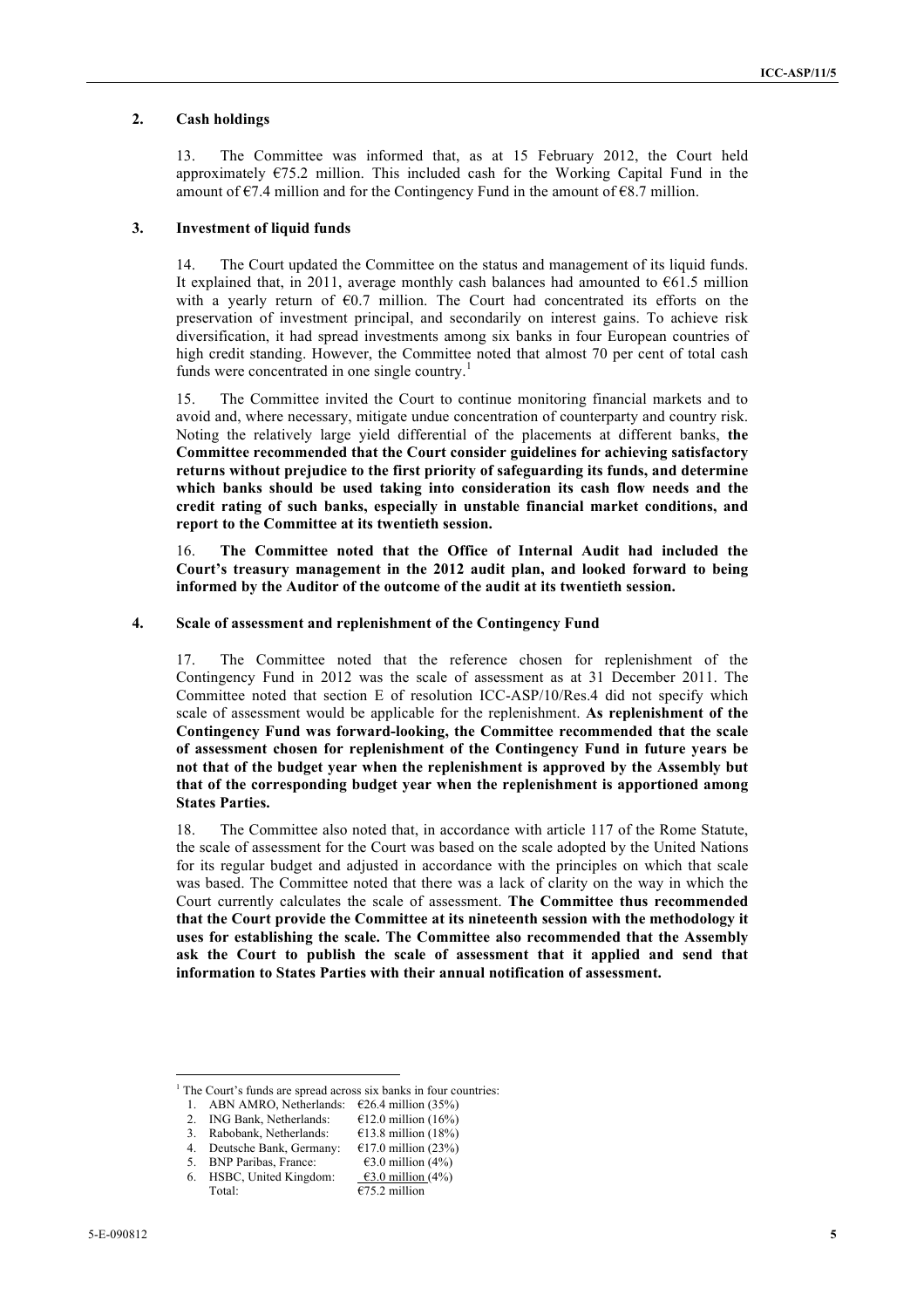#### **5. Contingency Fund**

19. The Committee noted that the initial balance of the Contingency Fund in 2010 was  $€9,168,567$  and, after it was accessed in the same year for the amount of  $€412,000$ , the balance as at 1 January 2011 was  $\epsilon$ 8,756,567.

20. During 2011, the Court submitted notifications to access the Contingency Fund in the amount of  $\epsilon$ 8,544,384, of which  $\epsilon$ 5,125,349 was considered as expenditure. Taking into consideration that the 2011 unaudited figures, which are subject to change, state a surplus of  $\epsilon$ 1,326,756 after implementation of the approved regular budget for 2011, the actual drawdown on the Contingency Fund would be  $\epsilon$ 3,798,593.

21. With regard to the replenishment of the Contingency Fund, the Committee noted that after the surplus was applied, the balance of the Contingency Fund as at 31 December 2011 would be  $64.957.974$  and that the  $62.2$  million approved at the tenth session of the Assembly would be sufficient to restore the fund to its  $\epsilon$ 7 million minimum balance.<sup>2</sup>

22. The Committee took note of the report on the criteria for the utilization of the Contingency Fund and welcomed the development of a standard operating procedure setting out the steps necessary to access the Fund.

23. The Committee noted that it had already received three requests till the end of its April session to access the Contingency Fund, totaling  $\epsilon$ 2,377,400.<sup>3</sup> The Committee **emphasized the need for the Court to exercise the utmost care in requesting access to the Contingency Fund and to ensure access was requested only when absolutely necessary. The Contingency Fund should not be viewed as an alternative form of financing.**

#### **6. Audit matters**

24. The Committee heard an oral presentation from the Director of the Office of Internal Audit (OIA). It was informed that, while management's receptiveness to audit recommendations had improved, it appeared there was still an implementation backlog. **The Committee proposed that in future presentations the Director of the OIA should include information on management's response to the OIA's recommendations.**

25. The Committee was presented with the OIA's three-year audit plan based on its risk register. **The Committee suggested that the OIA explore the possibility of an evaluation study of legal aid.** 

## **B. Budgetary matters**

#### **1. Programme performance of the 2011 budget**

26. The Committee considered the Report on activities and programme performance of the International Criminal Court for the year  $2011<sup>4</sup>$  and expressed appreciation of its format. The Committee took note of the intense activity of the Court in 2011 and observed

| $2$ The Contingency Fund balance as at 31 December 2010                 | €9,168,567 |
|-------------------------------------------------------------------------|------------|
| Less: Amount accessed in 2010                                           | €412.000   |
| The Contingency Fund balance as at 1 January 2011                       | €8,756,567 |
| Less: Expenditures (unaudited) during 2011                              | €5.125.349 |
| Net balance                                                             | €3,631,218 |
| Add: Surplus from 2011 approved regular budget                          | €1,326,756 |
| Available balance as at 31 December 2011                                | €4,957,974 |
| Add: Replenishment approved by the Assembly in its tenth session        | €2,200,000 |
| The Contingency Fund balance as at 31 December 2011 after replenishment | €7,157,974 |

<sup>3</sup> The Court provided supplementary budget notifications to access the Contingency Fund in 2012 to the Committee in the following instances:

<sup>(</sup>a) By letter dated 4 January 2012, the Registrar submitted a notification for the sum of  $\epsilon$ 391,800 to cover the costs in the situation of Côte d'Ivoire;

<sup>(</sup>b) By letter dated 14 March 2012, the Registrar submitted a short supplementary budget notification for the sum of  $\epsilon$ 417,800 to cover the costs of extension of mandates; and

<sup>(</sup>c) By letter dated 12 April 2012, the Registrar submitted a notification for the sum of  $\epsilon$ 1,567,800 to cover the costs relating to the decision on the Confirmation of Charges in Kenya.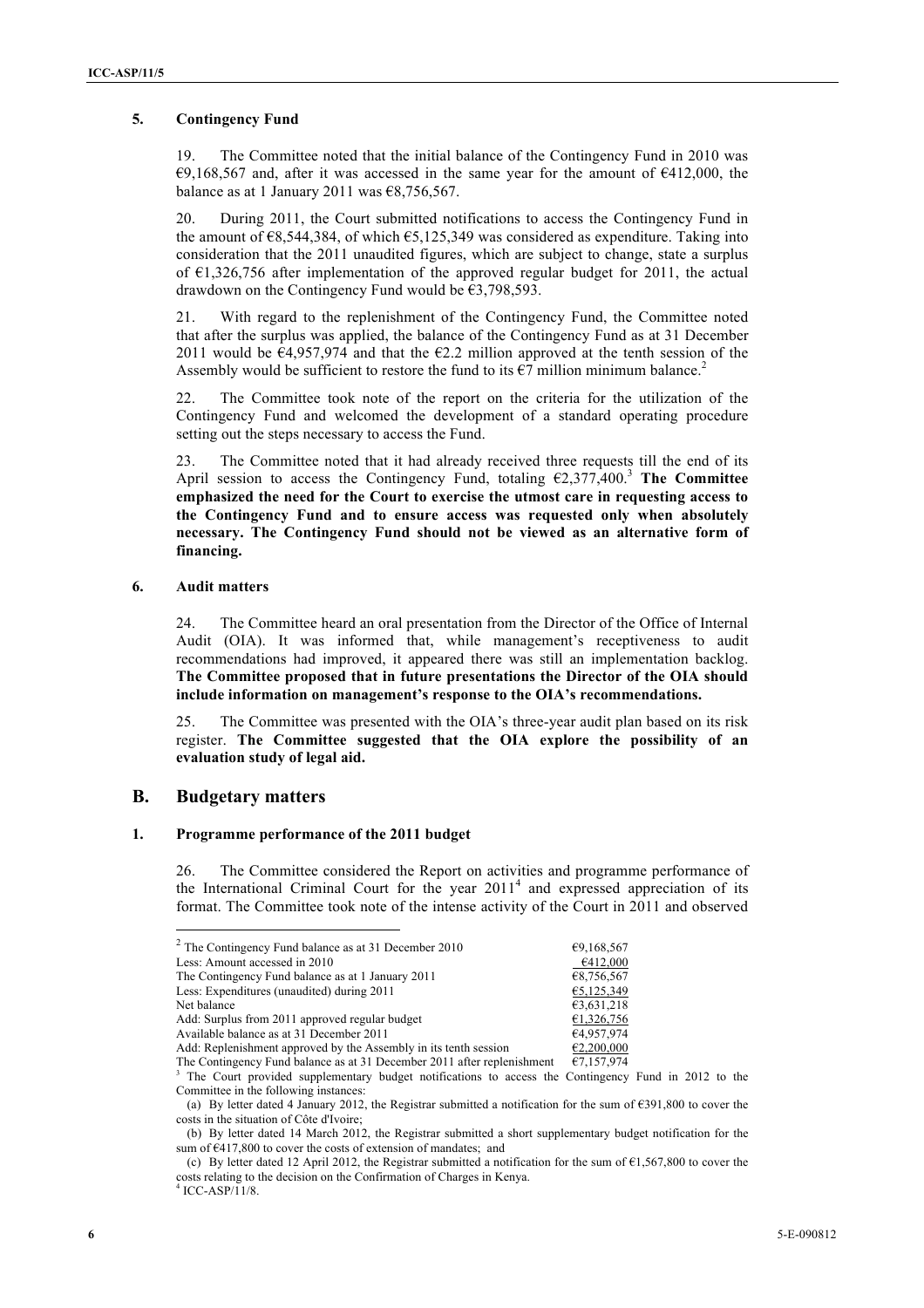with satisfaction that, for the first time, the budgetary assumptions had proved accurate. Thus, based on preliminary, unaudited numbers, the overall implementation rate had been 98.7 per cent, or a total of  $\epsilon$ 102.28 million,<sup>5</sup> against an approved budget of  $\epsilon$ 103.61 million. The Committee recognized that the Court's actual expenditures, taking together the regular budget and the total Contingency Fund application, was  $\epsilon$ 107.4 million, representing an overspend of  $\epsilon$ 3.8 million against the 2011 approved budget.

27. The Committee noted that there was significant overspending on general temporary assistance (GTA) and legal aid. The implementation rate for GTA was 135.6 per cent of the approved budget, representing an additional  $63,183,000$  (actual expenditure in 2011 was  $E12,134,000$ , against the approved budget of  $E8,950,000$ ). The Committee was informed that the overspend was due to the increase in activities relating to judicial activities and to the Court's current accounting practice of booking against the GTA budget line the costs of engaging GTA staff to perform the functions of established posts that were vacant by reason of maternity leave, temporary separation, etc. **In order to improve the transparency of budget implementation, the Committee recommended that resources spent on staffing permanent posts with GTA should be reported in a separate budget line.** 

28. The Committee noted that there was a significant risk that the budget estimates on legal aid would be exceeded. Extending the procedural deadlines in the Lubanga case and maintaining the defense team unchanged is likely to lead to a new Contingency Fund request by the end of the first half of 2012. The Committee therefore recommended that the Registrar provide a financial report to Chambers on the impact of upcoming decisions.

### **2. Organizational structure of the Court**

29. The Committee considered the report of the Court on its organizational structure. It recalled its recommendation that the Court undertake a thorough evaluation/review of its organizational structure with a view to streamlining functions, processes and corresponding structures, reducing spans of control where necessary, identifying responsibilities that could be delegated and rationalizing lines of reporting. Furthermore, the Committee had recommended that the Court present a report on the complete structure of the Court, and not at the position level, for its eighteenth session, with a view to identifying clear managerial and reporting lines, as well as any needs, current or future, to modify the Court's structure and post requirements. The Committee took note of the report, but also noted that it did not specifically address the issues above. **The Committee requested that the Court use internal resources to provide a response to the questions above for its nineteenth session.**

### **3. Performance of the 2012 approved budget (first quarter)**

30. The Committee had before it the report on budget performance of the International Criminal Court as at 31 March 2012.<sup>6</sup> The Committee noted that the Assembly had approved a budget of €108,800,000 for the year 2012. The Committee observed that the implementation rate at the end of the first quarter of 2011 was 29.7 per cent, while at the end of the first quarter of 2012 it was already at 31.5 per cent (or  $\epsilon$ 34.22 million). The Committee agreed to continue to monitor the situation at its nineteenth session.

### **4. Budget assumptions 2013**

31. The Committee heard an oral presentation on the provisional budget assumptions for 2013. The Court informed the Committee that it had extended the number of assumptions from 11 to 21. The Court indicated that the provisional major cost drivers for the 2013 proposed programme budget were staff costs, with an increase of about 6 per cent ( $64$  million); rent of the interim premises ( $66$  million); permanent premises ( $2gv$ )  $(60.2 \text{ million})$ ; and delayed capital investment (about  $61 \text{ million}$ ).

 $\frac{1}{5}$ Subject to final revision by the External Auditor.

<sup>6</sup> CBF/18/16.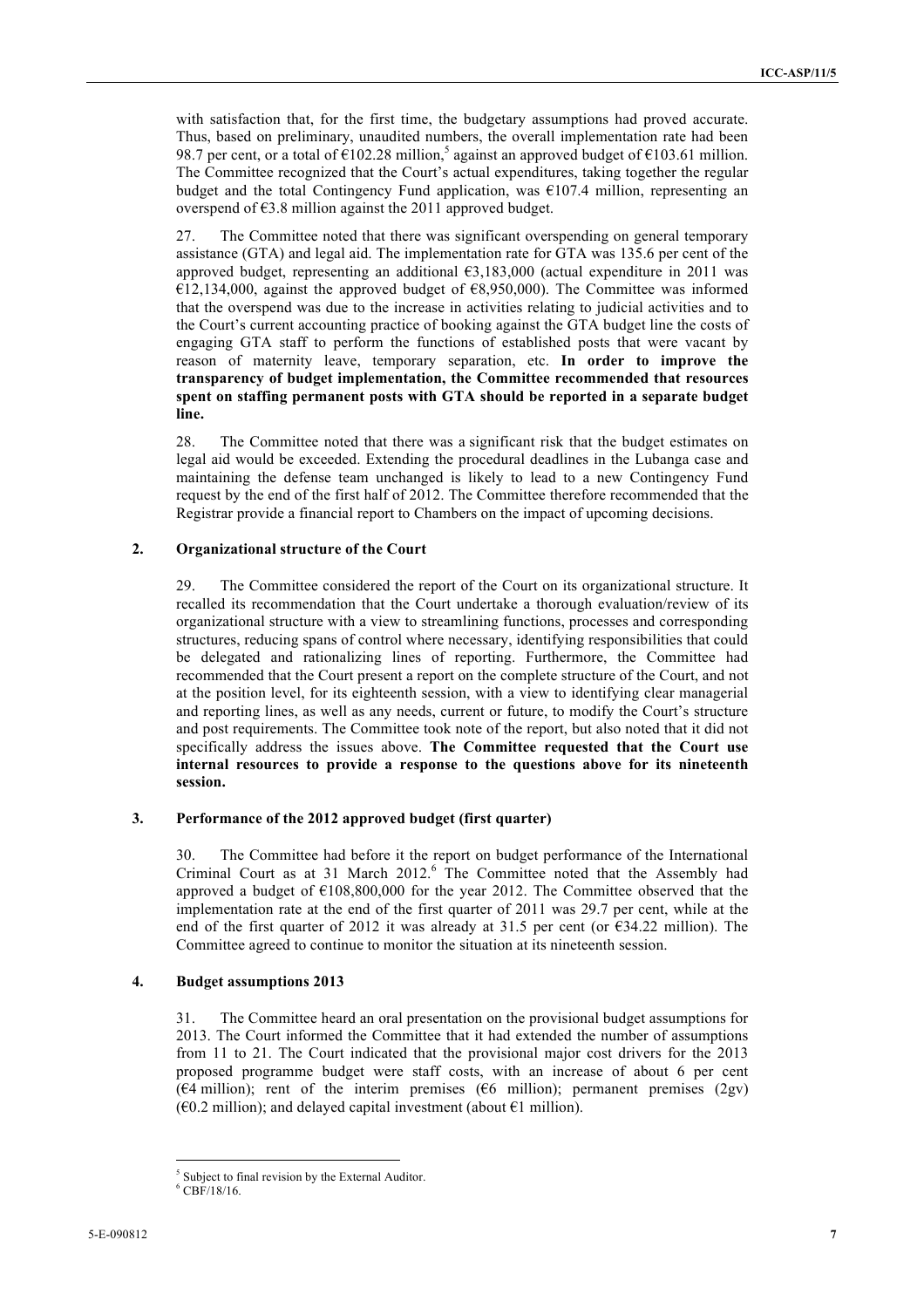#### **5. Budget process**

32. The Committee considered the report of the Court on its budgeting process.<sup>7</sup> The Committee recalled the recommendation it had made at its seventeenth session that **the Court should reconsider its budgeting process to ensure that the fiscal context was well understood by all programmes and sub-programmes and that a real prioritization process was established.** Against that background, the Committee was of the view that the Court's report did not address some of the key issues of concern, **and, therefore, requested the Court to address the following issues and report to the Committee at its nineteenth session:**

(a) How to compress the timeline of the budget process so that the assumptions for the following year's budget could be set later in the year and thus be based on a more accurate estimation of conditions determining the funding needs; and

Whether and when the Court intended to phase in zero-based budgeting for all remaining sections of the Court.

33. The Committee observed that the Court's proposed 'scenario-based' approach to budgeting was no substitute for zero-based budgeting, but rather described additional requirements that might arise as a result of an increased level of judicial activity in the following fiscal year, thus giving rise to a supplementary budget. While the 'scenariobased' approach was a welcome initiative capable of increasing budget transparency and facilitating planning, it did not by itself have the potential to deliver budget savings. The Committee stressed that the budget process of individual sections must be based on comprehensive guidance, analysis from previous years and review by top-level management in order to enforce strong fiscal discipline and ensure that requests were subject to rigorous examination before being passed on for budget submission.

34. The Committee noted the connection between the subject matter of the report on the budgeting process and its recommendations on the re-justification of posts, the freeze on established posts and the report of the Court on its organizational structure.

## **C. Administrative matters**

#### **1. Efficiency measures**

35. The Committee considered the Seventh Status Report on the Court's progress regarding efficiency measures.<sup>8</sup> The Committee noted the efforts made by various parts of the Court to increase coordination and make more flexible use of the resources available to the Court. According to the Registrar, actual savings realized as a result in 2011 were valued at  $E2.9$  million, of which  $E1.3$  million was for the second half of 2011. The Committee underlined the importance for the Court of continuing to look for other sources of saving. The Committee drew attention to resolution ICC-ASP/10/Res.4, section H, paragraph 2, according to which any proposed increase of the budget for 2013 would need to be compensated by reductions elsewhere, in order to bring the budget into line with the level of the approved budget for 2012. Noting that the report on efficiency measures did not show the impact of these measures on the 2012 approved budget, **the Committee recommended that the Court submit a report on efficiency measures showing the impact of these measures on the 2012 approved budget at its twentieth session.**

#### **2. Analytic accountability**

36. The Committee considered the report of the Court on analytic accountability.<sup>9</sup> The Committee recalled the Court's previous discussions with the Committee and with the External Auditor on the Court's current inability to provide specific costs per trial. The Committee noted that the Court was still in the process of establishing the costs of individual trials and suggested the implementation of a gap analysis. The gap analysis could

 <sup>7</sup> ICC-ASP/11/11.

<sup>8</sup> ICC-ASP/11/9.

<sup>9</sup> CBF/18/13.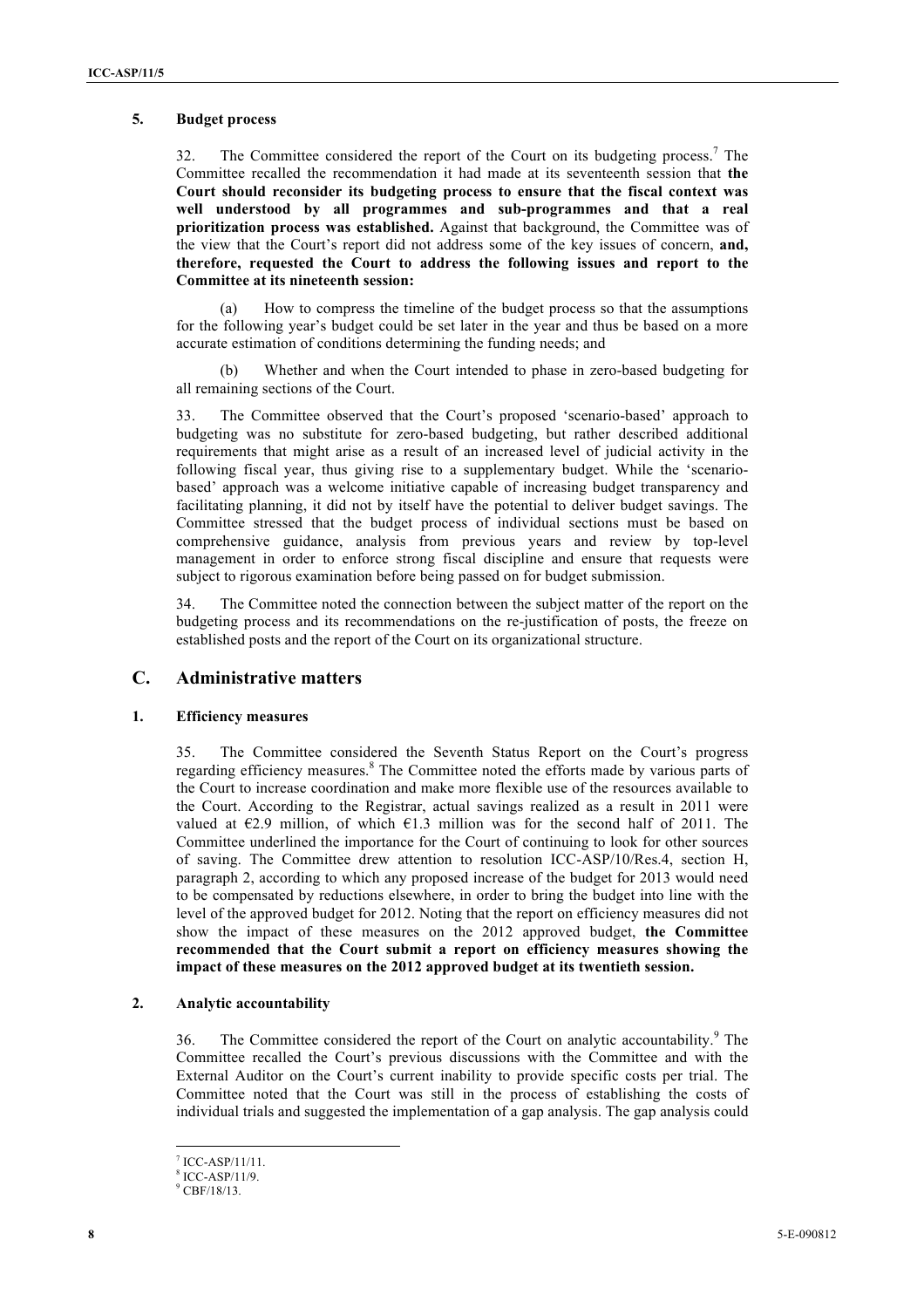involve a review of the various costs of one trial, in order to determine what information was readily available and what was not, and whether the latter was of significance. The Committee noted that 'real time' reporting was not required, but an ability to regularly obtain reports as required. The Committee also noted that some key cost drivers, such as the unit costs of defence counsel, translation, legal representation for victims, technical support and others were well established. **The Committee requested the Court to provide a report at the Committee's nineteenth session on its ability to establish analytical accountability, noting that the absence of such information made it more difficult to demonstrate that cost assumptions had been met.**

#### **3. International Public Sector Accounting Standards**

37. The Committee considered the Progress report of the Court on the implementation of International Public Sector Accounting Standards (IPSAS).<sup>10</sup> **The Committee requested the Court to submit, in advance of the Committee's nineteenth session, further explanation of the implications of each of the three main options for the transition to accrual accounting from the perspective of the budget. Since the Court referred to its current budget practice as "modified cash", the Committee requested clarification on what elements of accruals were used in the current budget practice.**

38. The Committee also noted a slight overspend in the first IPSAS budget year. **The Committee recalled that the project should be within the approved budget of €1,917,550, and requested an updated budget at its nineteenth session.**

39. The Committee took note of the report of the Court on proposed amendments to the Financial Regulations and Rules.<sup>11</sup> Pending a preliminary consideration of this matter by the Audit Committee and the External Auditor, the Committee deferred consideration of this matter to its twentieth session. Moreover, the Committee noted that due to the technical nature of the amendments, it might not be in a position to approve or disapprove the amendments. In that regard, **the Committee requested the Court to provide a thorough overview of the implications of implementing IPSAS for external users of financial information at its nineteenth session.**

#### **4. Procurement**

40. The Committee considered the report of the Court on procurement.<sup>12</sup> While welcoming the establishment of a system to address conflicts of interest, the Committee noted that this step had been long overdue and requested further clarification on whether the conflict of interest system incorporated a requirement for a declaration of assets. **The Committee requested that the Court place the Administrative Instructions relating to its anti-fraud and anti-retaliation policies on its website in order to ensure that the policy was widely known and easily accessible, and report to the Committee at its twentieth session.**

## **D. Human resources**

41. The Committee had before it the reports of the Court on human resources management,<sup>13</sup> a new approach to classification of posts and a proposal for a retiree health insurance subsidy scheme. The Committee expressed concern about the status of the implementation of its recommendations and the continued imbalance in geographical representation in the Court. The latter was evidenced by the statistics on human resources submitted to the Committee (see annex II).

 $10$  ICC-ASP/11/3.

 $11$  ICC-ASP/11/4.

<sup>12</sup> CBF/18/5.

<sup>13</sup> ICC-ASP/11/7.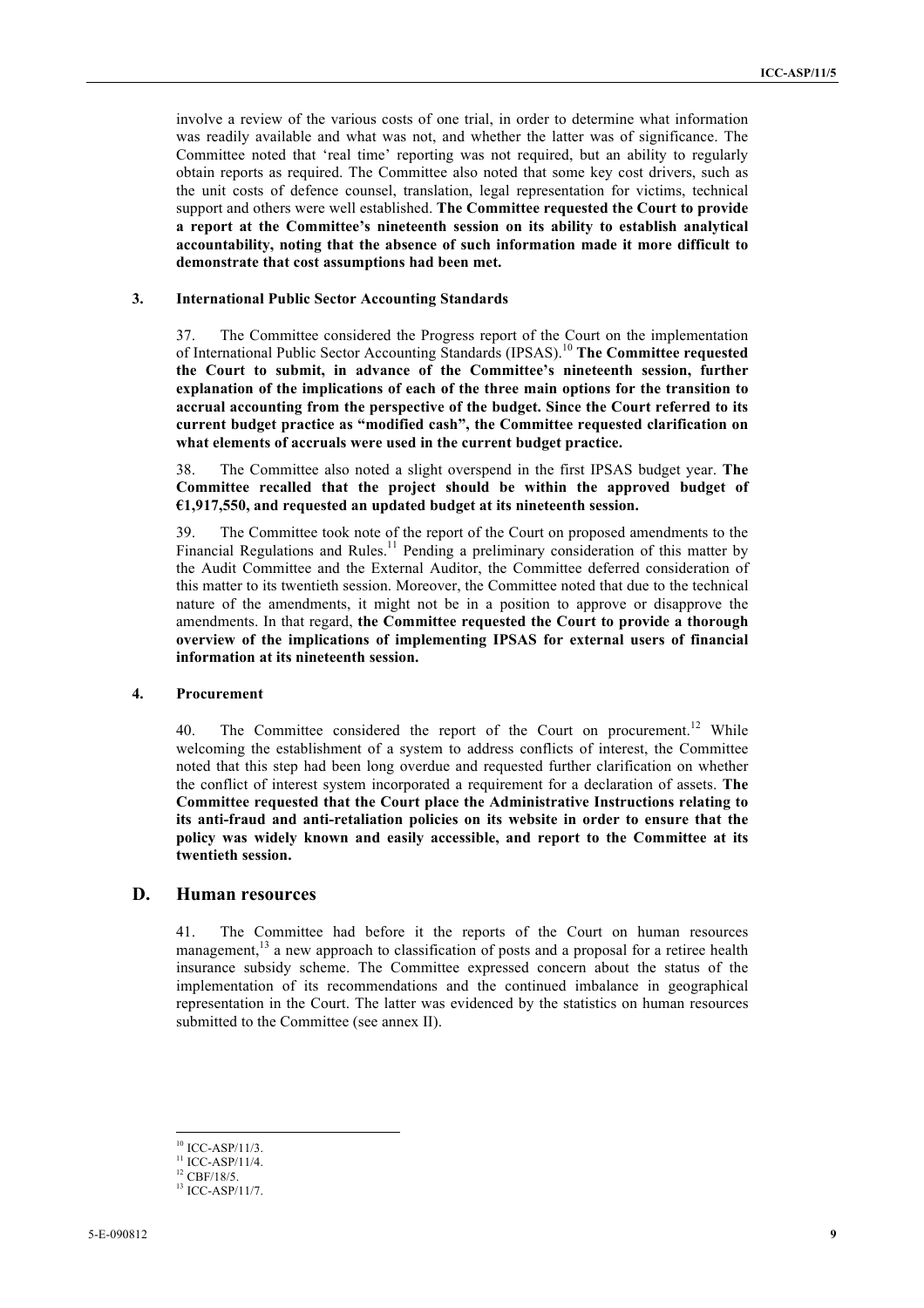#### **1. Recruitment**

42. The Committee noted the procedures available to increase the representation of nonrepresented or under-represented States and regions, and welcomed the efforts made by the Court to include qualified nationals from such States in recruitment shortlists. The Committee stressed the need to raise awareness of available posts in non-represented or under-represented States and regions and to explore other possible ways while applying a uniform recruitment process, with a view to extending the benefits of wider geographical representation to the Court. In this regard, **the Committee recommended that the Court describe, in the context of its human resources management report, the measures taken, the outcomes and proposals, and submit it at its twentieth session.**

43. **The Committee noted the progress made towards re-establishing the Selection Committee. It looked forward to receiving the terms of reference of the Selection Committee in advance of its twentieth session.**

#### **2. Policy on General Temporary Assistance**

44. The Committee underscored its request, originally contained in paragraph 69 of the report on its fifteenth session and reiterated in paragraph 62 of the report on its sixteenth session, for a standard policy and written directives on the use of the General Temporary Assistant (GTA) in each organ and on the criteria applied in their recruitment.

45. The Committee drew particular attention to the scope and purpose of the Staff Rules of the Court, which state that: "Staff members of the Court holding a short-term appointment shall be governed by separate rules drawn up by the Registrar, with the agreement of the Presidency and the Prosecutor."<sup>14</sup> **The Committee recommended that the Court submit a draft proposal on the use of GTA and the rules for short-term staff at the twentieth session of the Committee.**

46. The Committee noted the Court's view that applying a common vacancy rate to GTA staff in each organ and with different terms might result in a shortfall of services. The **Committee invited the Court to refine application of vacancy rates to each category of GTA in the context of its 2013 proposed programme budget.**

### **3. Consultants**

47. The Committee noted that the Court was finalizing a policy on the employment of consultants and individual contractors under the Special Services Agreement (SSA) including detailed criteria for the use of consultants and a template for evaluation of the services rendered. The Committee stressed that consultants and individual contractors should not be employed as substitutes and could not discharge the functions of established posts and GTA. **The Committee recommended that the Court provide, in the context of its human resources management report for its twentieth session, information on the development of a new policy in that regard.**

### **4. Managerial accountability**

48. The Committee welcomed the list, drawn up by the Court, of priority policies to be developed and promulgated, and publication on the Court's intranet of a Topical Index of Administrative Issuances relating to human resources management. **The Committee recommended that the Court utilize its in-house capacity and publish the Index on the Internet with a view to enhancing transparency on its human resources management policy before the twentieth session of the Committee.**

49. The Committee took note of the Court's view on the review of the current performance appraisal system. The Committee recalled resolution ICC-ASP/10/Res.4 in which the Assembly called upon the Court "to review the appraisal system, including through a consideration of different options by which satisfactory performance is assessed." **The Committee recommended that the Court develop proposals to introduce a culture** 

 $14$  ICC-ASP/4/3, "Scope and purpose" (page 9 of the English version).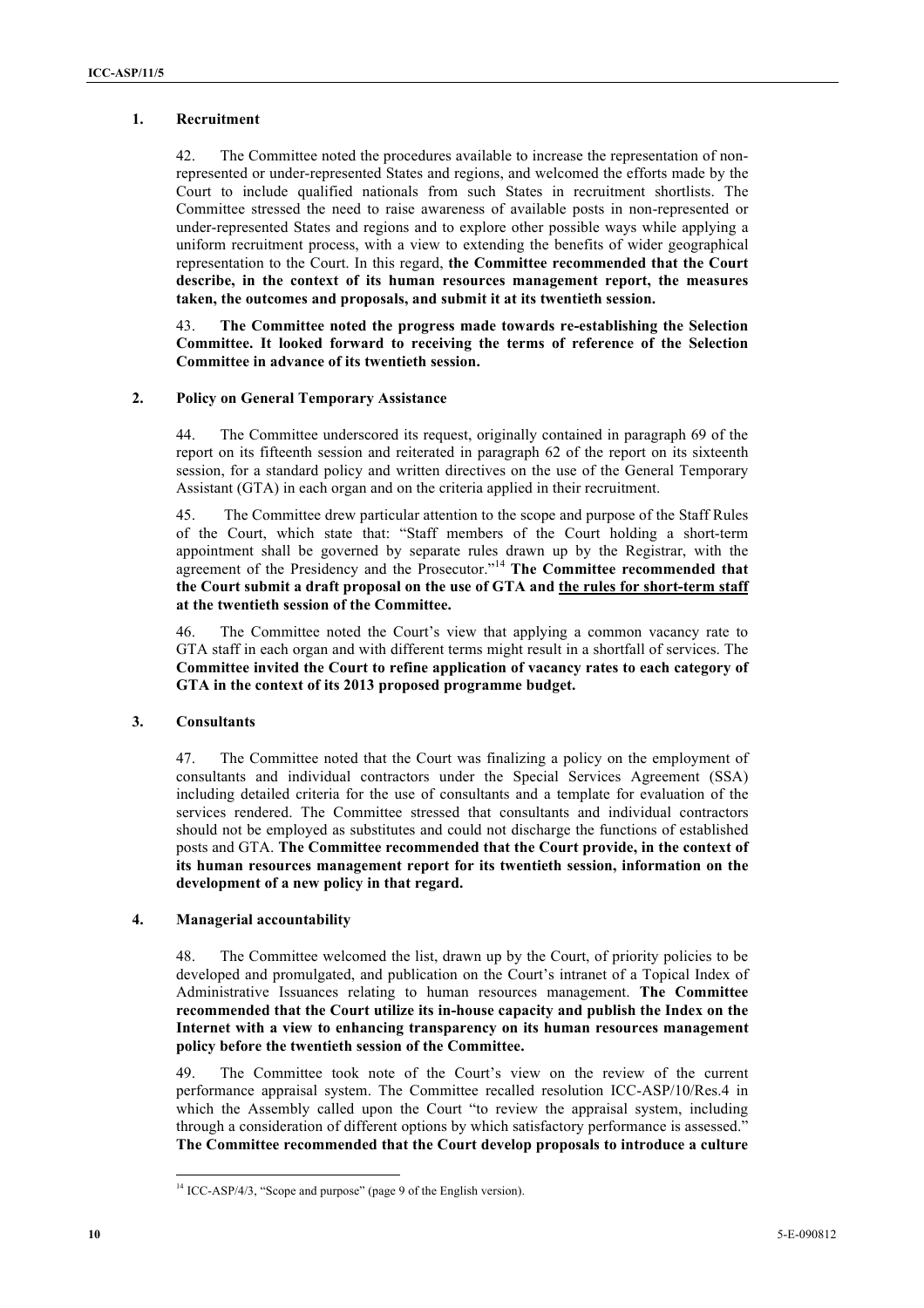**of personal accountability including rewards for good performance and sanctions for poor performance, and report to the Committee for consideration at its twenty-second session.**

50. The Committee took note of the Court's report on a new approach to classification of posts. **The Committee reiterated its view that the reclassification of posts at the Professional level needed to be approved by the Assembly, at the Court's request, and recommended that the Assembly continue to hold final approval authority in this regard for the time being, pending further experience with the application of criteria under the Court's new approach.** The Committee stressed that reclassification should only be used for increased responsibility in relation to functions, not as a promotion tool or to justify increased workloads. The Committee noted that the development of clear criteria for evaluation of classification could enhance managerial accountability and that granting limited flexibility for reorganization to the Court within the approved numbers and grades of posts could result in budgetary control and increased efficiency of the Court. **The Committee recommended that the Court review its proposal carefully and report to the Committee for consideration at its twenty-second session.**

#### **5. Conditions of service in the field**

51. The Court informed the Committee that it had decided to harmonize the conditions of service for Professional staff serving at field duty stations with the United Nations common system and was working on the transitional arrangements for staff already on board. The Committee recalled that any proposals with budget implications must be explicitly approved by the Assembly, after consideration by the Committee. The Committee expressed its concern at repeated instances of non-compliance with the established budgetary procedures. **The Committee recommended that the Court develop its policies on harmonization of the conditions of service and report to the Committee for consideration at its nineteenth session together with the possible reductions and increases in the 2013 proposed programme budget of the Court.**

#### **6. Retiree health insurance subsidy scheme**

52. The Committee considered the Proposal by the Court for a retiree health insurance subsidy scheme.<sup>15</sup> The Committee thanked the Court for having included in its report, in response to requests by the Committee, the cost implications of a 50/50 subsidy and a comparison with United Nations system organizations.

53. Taking into account the fact that the first retiree to meet the ten-year continuous coverage criterion might appear in the near future and the Court's view that the cost for a 50 per cent subsidized scheme would be in the moderate and affordable range for the next 15 years and expected to level out after that, **the Committee recommended that the Court refine the proposal, to include the longer-term financial implications and foreseeable risks in the increase of premiums, and report to the Committee for consideration at its nineteenth session.**

### **7. Junior Professional Officer programme**

54. The Committee took note of the information from the Court about its proposal to establish a Junior Professional Officer (JPO) programme and the cost of administering it, which, as is the custom in all United Nations system organizations, would be recovered from the sponsoring countries, as well as an overhead charge and other payments for each JPO. The proposed JPO programme was particularly timely and relevant in view of the discontinuation in 2012 of the EU's internship programme, which had provided over 200 interns a year as an additional human resource for the Court. In that regard, **the Committee invited the Court to provide a transparent policy applied inside the Court and to present confirmation that the financial policy of other international organisations would be applied in full to this programme, for final consideration by the Committee during its nineteenth session.**

<sup>&</sup>lt;sup>15</sup> CBF/18/9.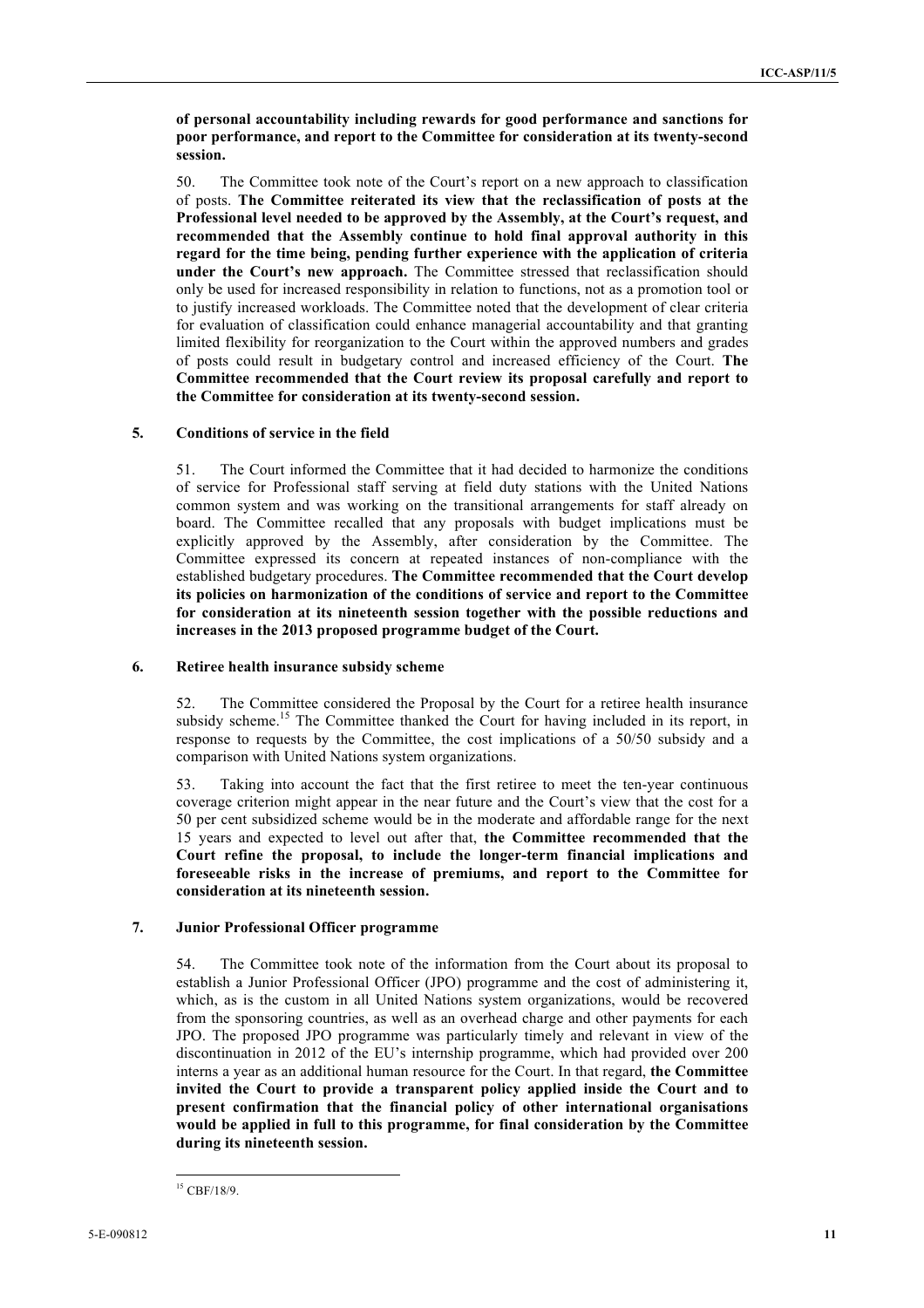## **E. Legal aid**

55. The Committee heard a presentation by the Registrar on the efforts undertaken to review the legal aid system, pursuant to the terms of resolution ICC-ASP/10/Res.4, section J. The Court had submitted a proposal, which had formed the basis of discussions in The Hague Working Group and had led to the adoption by the Bureau of a decision on legal aid on 23 March 2012. The Committee noted that the Bureau decision on legal aid contained two categories of reforms: those to be implemented as of 1 April 2012, and those measures that had been deferred to the eleventh session of the Assembly. The Committee was informed that it remained to be seen whether the measures adopted would achieve the expected tentative savings of  $E1.5$  million, quantified during the tenth session of the Assembly. $16$ 

56. The Committee noted the recent changes to the legal aid system undertaken by the Bureau and the Registrar. That represented the first phase of the review of legal aid requested by the Assembly at its tenth session.<sup>17</sup> The objective of the requested reforms was to find a balance between the need for the Court to exercise good management of its resources, and the need to ensure respect for due process and the rights of indigent accused to legal representation. **The Committee recommended that the Court examine other aspects of the legal aid system, for example the test for determining the indigence of accused, and the question of the method of representation of the accused during the reparations phase, and report to the Committee at its nineteenth session.** 

57. The Committee noted that a strengthening of the role of the Office of Public Counsel for Victims could lead to an overall reduction of costs, if sufficient resources were provided. The Committee recalled that rule 90 of the Rules of Procedure and Evidence provided that "a victim or group of victims who lack the necessary means to pay for a common legal representative chosen by the Court may receive assistance from the Registry including, as appropriate, financial assistance." The Committee observed that this also provided a possible source of savings, while ensuring appropriate representation for victims.

58. The Committee noted that the prolongation of the Lubanga trial had led to increased legal aid costs. For the defence, the actual costs for 2012 rose to  $\epsilon$ 126,203, notably because the Chamber remained seized of the matter, and, in its decision 2800, the pre-trial Chamber had decided that the defence should retain the same team.

59. During its sixteenth session, the Committee had noted its concern at the lack of information on the cost consequences of judicial decisions. **The Committee recommended that, in order to increase transparency, the Registrar provide the Chambers with an indication of the financial impact of matters before it, preferably before decisions were taken. The Committee also recommended that the President inform Chambers of the need to appropriately consider the question of costs during their deliberations, taking into account the independence of the judges. The Committee renewed its recommendation that the Registrar prepare a report to the Committee and the Assembly, in the context of preparing the 2013 proposed programme budget, on all judicial decisions taken in 2010, 2011 and from January - August 2012 having a significant impact on the budget, taking into account the need, as appropriate, to protect confidentiality.**

<sup>&</sup>lt;sup>16</sup> *Official Records of the Assembly of States Parties to the Rome Statute of the International Criminal Court, Tenth session, New York, 12-21 December 2011* (ICC-ASP/10/20), part III, ICC-ASP/10/Res.4, section J. (reference was made to the Registry's discussion paper on the review of the ICC legal aid system (ASP10/01P13 and Add.1).  $17$  Ibid.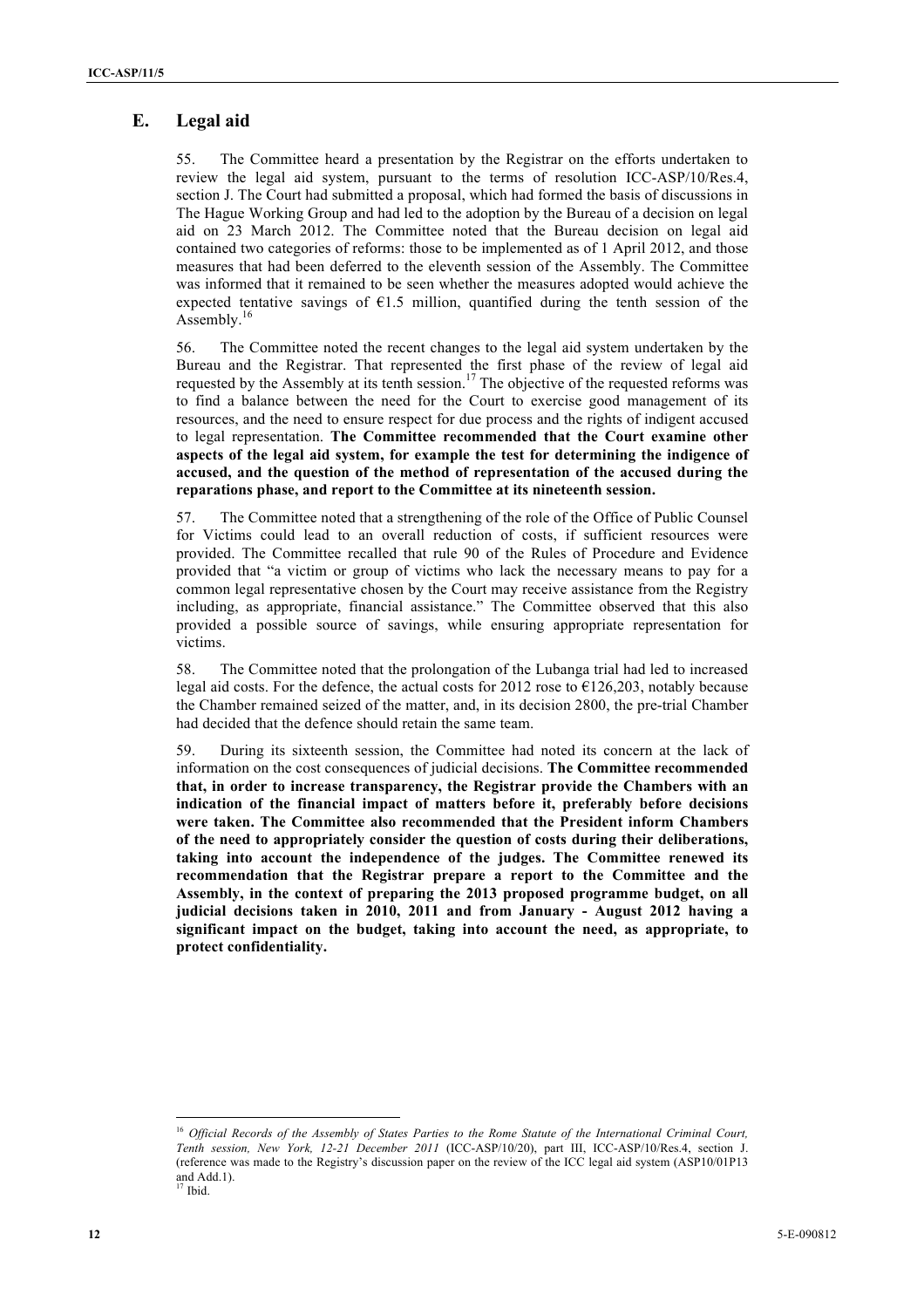## **F. Premises of the Court**

#### **1. Interim premises**

60. The Committee received an update from the Court on the status of the interim premises. The Committee noted that a significant cost, around  $\epsilon$ 6 million, <sup>18</sup> would need to be covered in future budgets for the payment of rent for the interim premises until such time as the Court moved into its permanent premises.

#### **2. Office space for translation teams**

61. The Committee recalled its prior recommendations that the Court continue to provide the requisite office space for the translation teams of the Secretariat in the Haagse Veste, which had been possible during the prior years, thus avoiding any budgetary implications for the rental of office space.

#### **3. Permanent premises**

62. The Committee had before it the Interim report on the activities of the Oversight Committee<sup>19</sup> and heard presentations by its Chairperson, Mr. Roberto Bellelli (Italy), the Project Director for the Permanent Premises project and a project consultant. They briefed the Committee on the activities of the Oversight Committee, the activities of the Project Director's Office and the total cost of ownership, respectively.

63. The Oversight Committee sought the advice of the Committee on how to approach the funding costs of the total cost of ownership. The Chairman of the Oversight Committee and the Project Director explained that the annual total cost of ownership – estimated at  $E$ 14.2 million in 2016 – comprised: (i) the financial costs (interest on and repayment of the host State loan); (ii) the operating costs (maintenance, energy, utilities, insurance, taxes); and (iii) the funding costs. These funding costs resulted from investments needed for the replacement of materials and to prevent functional ageing of the building. With a share of 44 per cent, the funding costs represented a significant part of the total cost of ownership. With completion of the project expected in 2015, the 2016 financial year would be the first to be impacted by these costs. However, the issue should be addressed in a timely manner.

64. Given the size of the funding costs, the Oversight Committee suggested that the Assembly should consider a strategic decision on how to handle these costs, i.e. either though an annual approach or a lifetime approach.

65. Under the annual approach, the cash requirements would be estimated and budgeted each year. However, annual approval entailed a higher risk of not managing the premises properly and therefore causing a decrease in asset value. Alternatively, under the lifetime approach, the cash required over the lifetime of the premises (e.g. 50 years) would be estimated. Based on this estimate, an investment fund would be created with sufficient resources to finance capital replacements at the time they occurred. This would entail higher initial costs to create the fund, but would facilitate more comprehensive planning for proper maintenance.

66. The Committee shared the concern of the Oversight Committee that the financial arrangements should allow for the proper maintenance of the premises and the preservation of asset value.

67. To prepare a proposal for consideration by the Assembly, however, **the Committee invited the Oversight Committee, in cooperation with the Project Director, to flesh out its present qualitative analysis with quantitative assumptions, options and scenarios, including risk assessments and illustrations of the costs.**

The host State had agreed to extend payment of the rent for the Haagse Arc and the Court's additional interim premises from 1 July 2012 until 31 December 2012. A renewal of the lease agreement for the Haagse Arc will be signed for duration of 45 months, starting 1 July 2012 and ending on 31 March 2016.  $19$  ICC-ASP/11/8.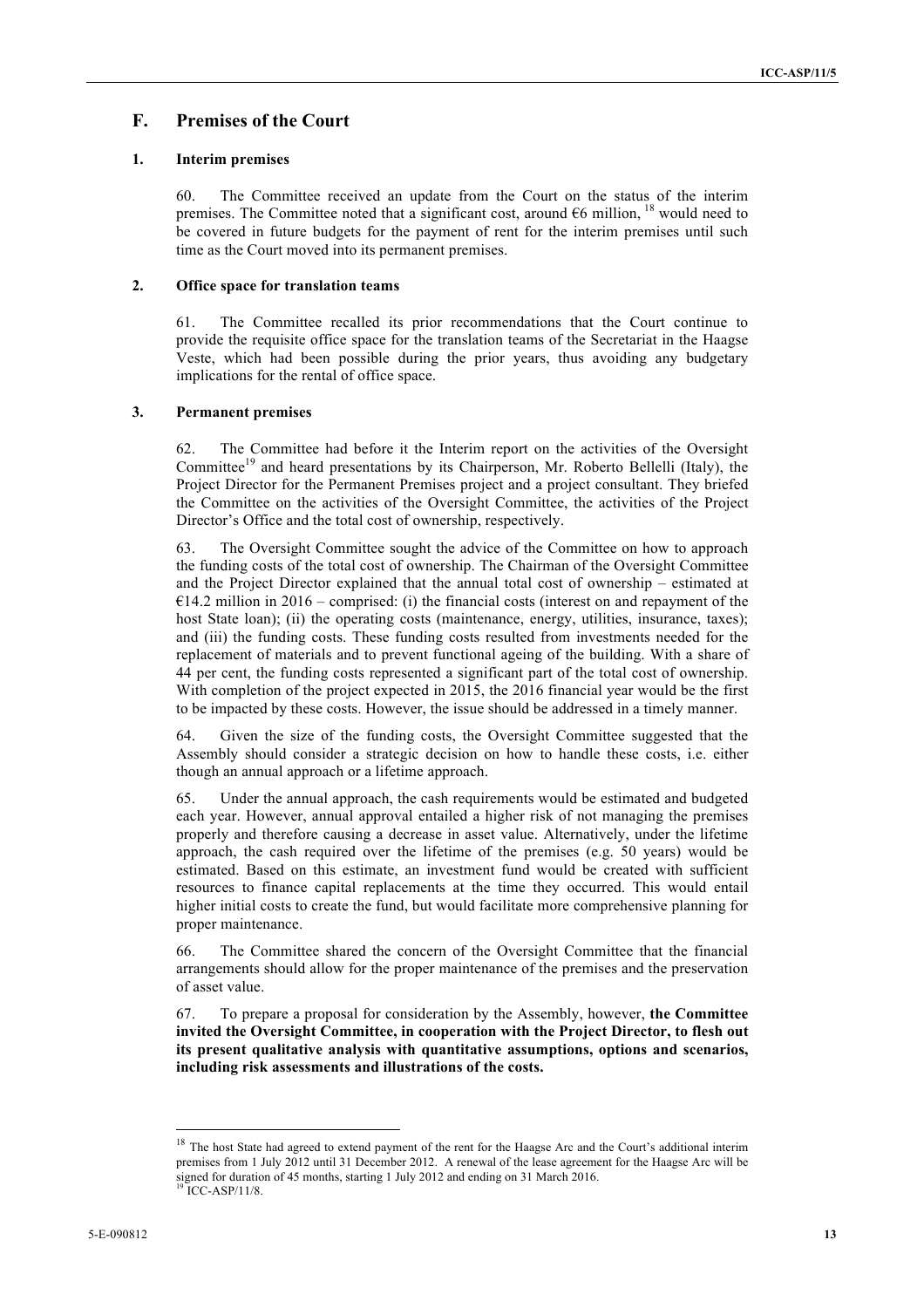68. The Committee welcomed the statement of the chairperson of the Oversight Committee concerning the ongoing efforts to keep the project within the limits of the approved budget.

## **G. Other matters**

#### **1. Trust Fund for Victims**

69. The Committee considered the Report of the Secretariat of the Trust Fund for Victims on the usage of programme support  $costs<sup>20</sup>$  and heard a presentation by the Executive Director of the Secretariat of the Trust Fund for Victims.

70. The Committee recognized the importance of victims and the Trust Fund for Victims in the Rome Statute and took note of the possibility for private donors to contribute to the Trust Fund. The Committee also noted the Executive Director's concern that the present level of contributions could not safely be assumed to be maintained. The Committee was informed that a number of key donors would be in a position to continue contributions in 2012, while others would not.

71. **The Committee recalled that it had recommended at its seventeenth session that the Secretariat for the Trust Fund for Victims undertake a review of the possibility of using some percentage of voluntary contributions to cover costs for the delivery of programmes and projects in the field**. <sup>21</sup> Regarding the programme support costs, the Executive Director expressed the view that setting aside a part of voluntary contributions to cover the operational cost of the Trust Fund Secretariat could have a disproportionate negative effect on the availability of funding for the actual benefit of victims. The Committee also noted that the Trust Fund's Board of Directors, aware of the pressure on the regular budget, had indicated that it would carefully monitor the Fund's institutional and financial development with a view to possible future consideration of applying a percentage of voluntary contributions to the operational cost. Furthermore, at its March 2012 meeting, the Board of Directors had indicated that the Secretariat of the Trust Fund for Victims operated as a financial mechanism and should therefore be considered by the Assembly as an administrative/management tool.

72. The Committee noted that the Board of Directors had allocated funds in the Trust Fund towards reparations. As regards the elaboration of the principles on reparations referred to in article 75 of the Rome Statute, the Committee was informed that the Court had decided not to develop Court-wide principles relating to reparations, but would proceed on a case-by-case basis. The Executive Director noted that, for reparations, it would engage not only with victims but with their communities, and that process would have to be managed in consultation with Chambers and together with the Registry.

#### **2. Dates for the nineteenth session of the Committee**

73. The Committee decided to hold its nineteenth session in The Hague from 24 September to 3 October 2012.

<sup>20</sup> CBF/18/14. <sup>21</sup> *Official Records… Tenth session… 2011* (ICC-ASP/10/20), vol. II, part B.2, para. 132.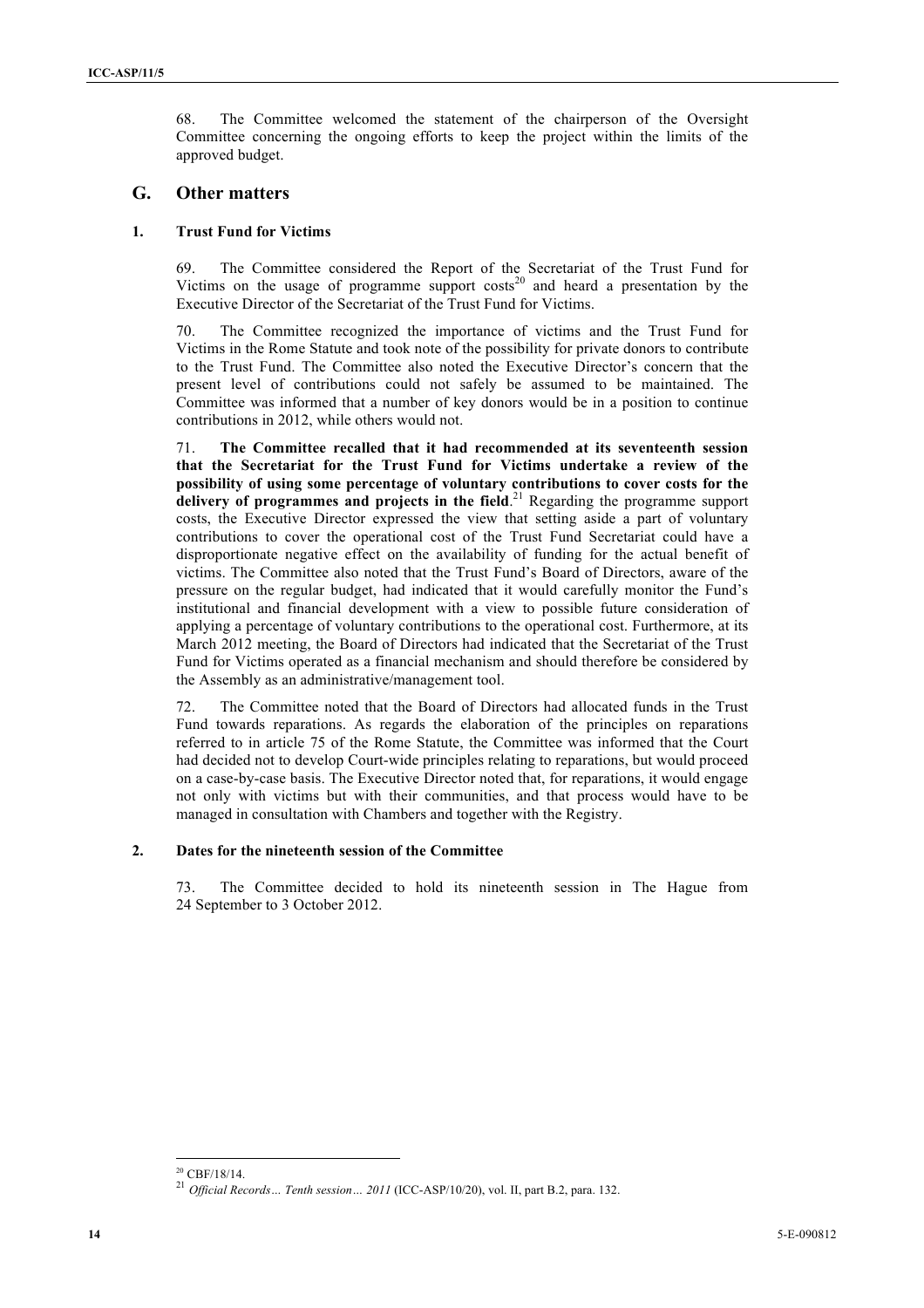## **Annex I**

# **Status of contributions as at 31 March 2012**

|                |                                  | Prior Years'        |                       | Prior Years'             | 2012          | 2012                                  | 2012                     | Total         |
|----------------|----------------------------------|---------------------|-----------------------|--------------------------|---------------|---------------------------------------|--------------------------|---------------|
|                |                                  |                     | Assessed Prior Years' | Outstanding              | Assessed      | Contributions                         | Outstanding              | Outstanding   |
|                | <b>States Parties</b>            | Contributions       | Receipts              | Contributions            | Contributions | Received                              | Contributions            | Contributions |
| 1              | Afghanistan                      | 25.146              | 25.146                |                          | 6.449         |                                       | 6.449                    | 6.449         |
|                | 2 Albania                        | 78.460              | 78.460                |                          | 16.123        | 16.114                                | 9                        | 9             |
| 3              | Andorra                          | 79.425              | 79.425                | $\overline{\phantom{a}}$ | 11.286        | $\blacksquare$                        | 11.286                   | 11.286        |
| $\overline{4}$ | Antigua and Barbuda              | 28.382              | 22.929                | 5.453                    | 3.225         |                                       | 3.225                    | 8.678         |
|                | 5 Argentina                      | 6.834.471           | 6.834.471             | $\overline{\phantom{a}}$ | 462.732       | $\blacksquare$                        | 462.732                  | 462.732       |
|                | 6 Australia                      | 21.271.213          | 21.271.213            |                          | 3.116.592     | 3.116.592                             |                          |               |
| 7              | Austria                          | 10.591.420          | 10.591.420            | $\overline{\phantom{a}}$ | 1.372.074     | 1.372.074                             | $\overline{\phantom{a}}$ |               |
| 8              | Bangladesh                       | 24.349              | $\Box$                | 24.349                   | 16.123        |                                       | 16.123                   | 40.472        |
| 9              | Barbados                         | 108.250             | 108.250               | $\sim$                   | 12.898        | $\overline{\phantom{a}}$              | 12.898                   | 12.898        |
| 10             | Belgium                          | 13.191.168          | 13.191.168            | $\overline{\phantom{a}}$ | 1.733.231     | 1.733.231                             |                          |               |
| 11             | Belize                           | 12.152              | 12.152                | $\overline{\phantom{a}}$ | 1.612         | $\overline{\phantom{a}}$              | 1.612                    | 1.612         |
| 12             | Benin                            | 23.001              | 23.001                | $\sim$                   | 4.837         | $\overline{\phantom{a}}$              | 4.837                    | 4.837         |
| 13             | Bolivia (Plurinational State of) | 89.458              | 89.458                | $\overline{\phantom{a}}$ | 11.286        | $\blacksquare$                        | 11.286                   | 11.286        |
| 14             | Bosnia and Herzegovina           | 84.045              | 84.045                |                          | 22.572        |                                       | 22.572                   | 22.572        |
| 15             | Botswana                         | 171.794             | 171.794               | $\overline{\phantom{a}}$ | 29.022        | $\overline{\phantom{a}}$              | 29.022                   | 29.022        |
| 16             | Brazil                           | 16.433.395          | 16.433.395            | $\overline{\phantom{a}}$ | 2.597.428     | $\overline{\phantom{a}}$              | 2.597.428                | 2.597.428     |
| 17             | Bulgaria                         | 281.833             | 281.833               | $\overline{\phantom{a}}$ | 61.268        | 61.268                                | $\overline{\phantom{a}}$ |               |
| 18             | Burkina Faso                     | 25.045              | 20.619                | 4.426                    | 4.837         |                                       | 4.837                    | 9.263         |
| 19             | Burundi                          | 10.528              | 8.487                 | 2.041                    | 1.612         | $\blacksquare$                        | 1.612                    | 3.653         |
| 20             | Cambodia                         | 23.001              | 18.483                | 4.518                    | 4.837         |                                       | 4.837                    | 9.355         |
| 21             | Canada                           | 35.957.384          | 35.957.384            |                          | 5.170.672     | $\overline{\phantom{a}}$<br>5.170.672 |                          |               |
|                | Cape Verde                       |                     |                       | $\overline{\phantom{a}}$ | 1.611         |                                       | 1.611                    | 1.611         |
| 22<br>23       | Central African Republic         | 12.152              | 11.717                | 435                      | 1.612         |                                       | 1.612                    | 2.047         |
|                |                                  |                     |                       |                          |               | $\overline{\phantom{a}}$              |                          |               |
| 24             | Chad                             | 10.530              | 1.689                 | 8.841                    | 3.225         | $\overline{\phantom{a}}$              | 3.225                    | 12.066        |
| 25             | Chile                            | 802.688             | 802.688               | $\overline{\phantom{a}}$ | 380.505       | 354.118                               | 26.387                   | 26.387        |
| 26             | Colombia                         | 1.640.848           | 1.640.848             |                          | 232.172       | 227.340                               | 4.832                    | 4.832         |
| 27             | Comoros                          | 7.721               | 578                   | 7.143                    | 1.612         | $\overline{\phantom{a}}$              | 1.612                    | 8.755         |
| 28             | Congo                            | 17.046              | 17.046                |                          | 4.837         | $\overline{\phantom{a}}$              | 4.837                    | 4.837         |
| 29             | Cook Islands                     | 4.843               | 3.309                 | 1.534                    | 1.612         | $\blacksquare$                        | 1.612                    | 3.146         |
| 30             | Costa Rica                       | 379.421             | 379.421               |                          | 54.818        |                                       | 54.818                   | 54.818        |
| 31             | Croatia                          | 692.317             | 692.317               | $\overline{\phantom{a}}$ | 156.394       | $\overline{\phantom{a}}$              | 156.394                  | 156.394       |
| 32             | Cyprus                           | 516.704             | 516.704               | $\overline{\phantom{a}}$ | 74.166        | 74.166                                |                          |               |
| 33             | Czech Republic                   | 1.174.000           | 1.174.000             | $\sim$                   | 562.695       | 562.695                               |                          |               |
| 34             | Democratic Republic of the Congo | 37.073              | 37.073                |                          | 4.837         | 468                                   | 4.369                    | 4.369         |
| 35             | Denmark                          | 8.892.048           | 8.892.048             | $\overline{\phantom{a}}$ | 1.186.658     | 1.186.658                             | $\blacksquare$           |               |
|                | 36 Djibouti                      | 11.956              | 5.219                 | 6.737                    | 1.612         |                                       | 1.612                    | 8.349         |
| 37             | Dominica                         | 12.152              | 9.340                 | 2.812                    | 1.612         | $\overline{\phantom{a}}$              | 1.612                    | 4.424         |
| 38             | Dominican Republic               | 310.404             | 181.210               | 129.194                  | 67.717        |                                       | 67.717                   | 196.911       |
| 39             | Ecuador                          | 307.938             | 307.938               | $\overline{\phantom{a}}$ | 64.492        | $\overline{\phantom{a}}$              | 64.492                   | 64.492        |
| 40             | Estonia                          | 248.226             | 248.226               | $\overline{\phantom{a}}$ | 64.492        | 64.492                                |                          |               |
|                | 41 Fiji                          | 44.227              | 43.028                | 1.199                    | 6.449         |                                       | 6.449                    | 7.648         |
| 42             | Finland                          | 6.707.708           | 6.707.708             | $\overline{a}$           | 912.566       | 912.566                               |                          |               |
| 43             | France                           | 75.022.145          | 75.022.145            | $\blacksquare$           | 9.872.161     | 9.872.161                             | $\overline{\phantom{a}}$ | $\sim$        |
| 44             | Gabon                            | 123.454             | 51.213                | 72.241                   | 22.572        |                                       | 22.572                   | 94.813        |
| 45             | Gambia                           | 12.152              | 12.152                | $\overline{\phantom{a}}$ | 1.612         | $\overline{\phantom{a}}$              | 1.612                    | 1.612         |
| 46             | Georgia                          | 44.021              | 44.021                |                          | 9.674         | 9.674                                 |                          |               |
| 47             | Germany                          | 103.597.451         | 103.597.451           | $\overline{\phantom{a}}$ | 12.927.484    | 6.900.268                             | 6.027.216                | 6.027.216     |
| 48             | Ghana                            | 55.376              | 55.376                | $\overline{\phantom{a}}$ | 9.674         | $\overline{\phantom{a}}$              | 9.674                    | 9.674         |
| 49             | Greece                           | 7.230.587           | 6.206.795             | 1.023.792                | 1.114.105     | $\blacksquare$                        | 1.114.105                | 2.137.897     |
|                | 50 Grenada                       | 641                 |                       | 641                      | 1.612         |                                       | 1.612                    | 2.253         |
| 51             | Guinea                           | 23.916              | 20.926                | 2.990                    | 3.225         | $\overline{\phantom{a}}$              | 3.225                    | 6.215         |
| 52             |                                  | 10.528              | 10.528                | $\overline{\phantom{a}}$ | 1.612         | 1.612                                 |                          |               |
| 53             | Guyana<br>Honduras               |                     |                       | 29.158                   | 12.898        | $\blacksquare$                        | 12.898                   | 42.056        |
|                |                                  | 69.828<br>2.551.662 | 40.670<br>2.551.662   |                          | 469.182       | 469.182                               |                          |               |
| 54             | Hungary                          |                     |                       | $\blacksquare$           |               |                                       |                          |               |
| 55             | Iceland                          | 450.270             | 450.270               | $\overline{\phantom{a}}$ | 67.717        | 67.717                                | $\blacksquare$           | $\sim$        |
|                | 56 Ireland                       | 5.089.995           | 5.089.995             | $\overline{\phantom{a}}$ | 802.929       | 802.929                               | $\overline{\phantom{a}}$ |               |
| 57             | Italy                            | 60.676.387          | 60.676.387            |                          | 8.059.927     |                                       | 8.059.927                | 8.059.927     |
|                | 58 Japan                         | 84.487.695          | 84.487.695            |                          | 20.202.216    |                                       | 20.202.216               | 20.202.216    |
| 59             | Jordan                           | 145.418             | 145.418               | $\overline{\phantom{a}}$ | 22.572        | $\overline{\phantom{a}}$              | 22.572                   | 22.572        |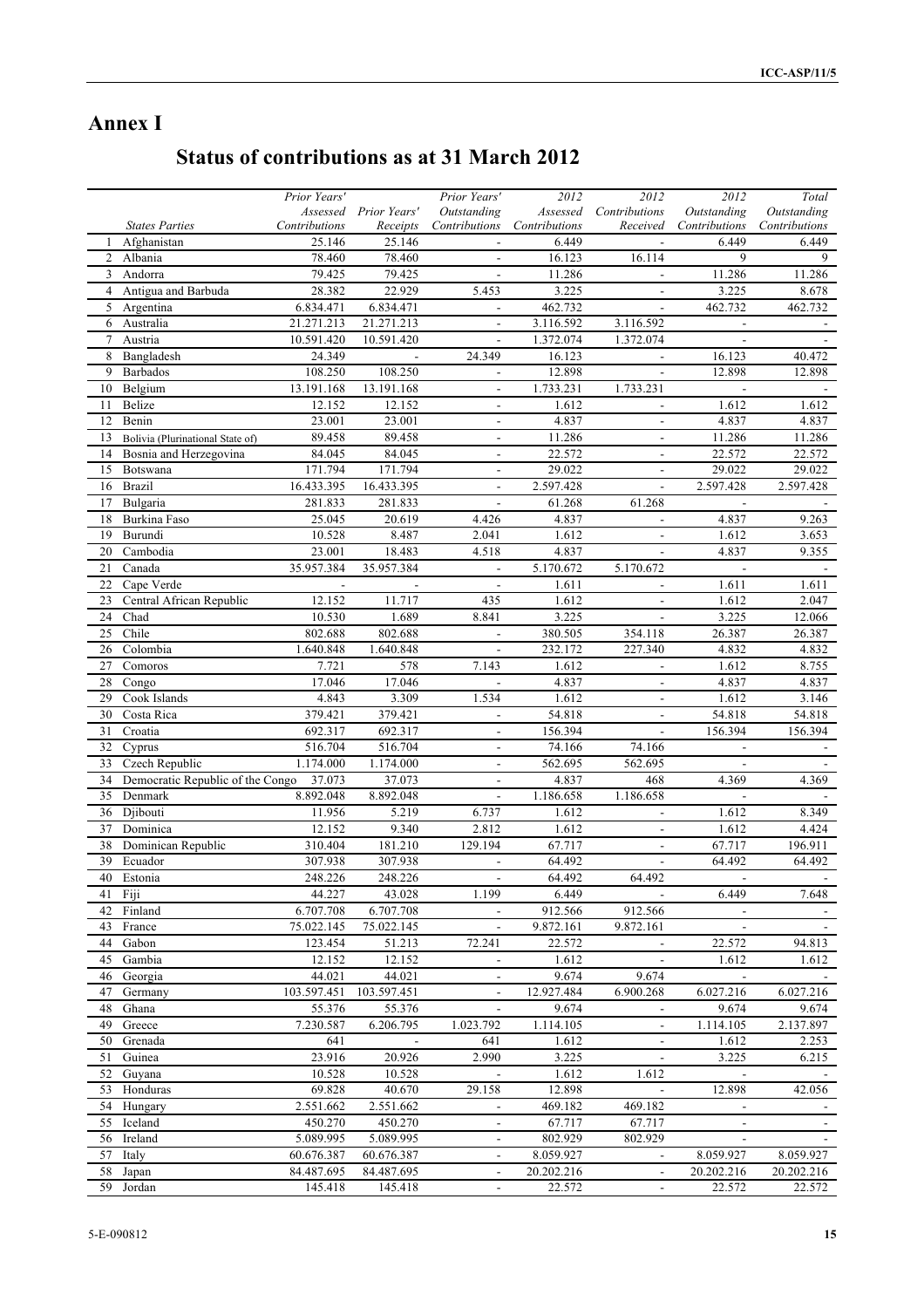|          |                                          | Prior Years'             |                          | Prior Years'                         | 2012                 | 2012                     | 2012                     | Total                    |
|----------|------------------------------------------|--------------------------|--------------------------|--------------------------------------|----------------------|--------------------------|--------------------------|--------------------------|
|          |                                          |                          | Assessed Prior Years'    | Outstanding                          |                      | Assessed Contributions   | Outstanding              | Outstanding              |
|          | <b>States Parties</b>                    | Contributions            |                          | Receipts Contributions Contributions |                      | Received                 | Contributions            | Contributions            |
|          | 60 Kenya                                 | 102.343                  | 102.343                  |                                      | 19.348               |                          | 19.348                   | 19.348                   |
|          | 61 Latvia                                | 263.067                  | 263.067                  |                                      | 61.268               | 61.268                   |                          |                          |
| 62       | Lesotho                                  | 12.152                   | 12.150                   | $\overline{2}$                       | 1.612                | $\blacksquare$           | 1.612                    | 1.614                    |
|          | 63 Liberia                               | 10.528                   | 6.500                    | 4.028                                | 1.612                | $\overline{\phantom{a}}$ | 1.612                    | 5.640                    |
|          | 64 Liechtenstein                         | 95.568                   | 95.568                   | $\overline{\phantom{a}}$             | 14.511               | 14.511                   | $\sim$                   |                          |
|          | 65 Lithuania                             | 436.826                  | 436.826                  |                                      | 104.800              |                          | 104.800                  | 104.800                  |
| 66       | Luxembourg                               | 1.012.518                | 1.012.518                | $\Box$                               | 145.108              | 145.108                  | $\mathbb{L}$             |                          |
| 67       | Madagascar                               | 13.657                   | 11.076                   | 2.581                                | 4.837                |                          | 4.837                    | 7.418                    |
| 68       | Malawi                                   | 12.533                   | 12.533                   | $\blacksquare$                       | 1.612                |                          | 1.612                    | 1.612                    |
| 69       | Maldives                                 | 128                      |                          | 128                                  | 1.612                |                          | 1.612                    | 1.740                    |
| 70       | Mali                                     | 23.001                   | 20.440                   | 2.561                                | 4.837                | $\overline{a}$           | 4.837                    | 7.398                    |
| 71       | Malta                                    | 190.146                  | 190.146                  | $\Box$                               | 27.409               | $\overline{\phantom{a}}$ | 27.409                   | 27.409                   |
| 72       | Marshall Islands                         | 12.152                   | 8.418                    | 3.734                                | 1.612                |                          | 1.612                    | 5.346                    |
| 73       | Mauritius                                | 133.665                  | 133.665                  |                                      | 17.735               | 17.735                   |                          |                          |
| 74       | Mexico                                   | 20.139.394               | 20.139.394               | $\overline{a}$                       | 3.798.597            | $\overline{\phantom{a}}$ | 3.798.597                | 3.798.597                |
| 75       | Mongolia                                 | 15.227                   | 15.227                   | $\blacksquare$                       | 3.225                | $\blacksquare$           | 3.225                    | 3.225                    |
| 76       | Montenegro                               | 17.615                   | 17.615                   |                                      | 6.449                |                          | 6.449                    | 6.449                    |
| 77       | Namibia                                  | 79.678                   | 79.678                   |                                      | 12.898               | 12.898                   |                          |                          |
| 78       | Nauru                                    | 12.152                   | 12.152                   | $\overline{a}$                       | 1.612                | 1.169                    | 443                      | 443                      |
| 79       | Netherlands                              | 21.876.125               | 21.876.125<br>3.011.296  | $\overline{\phantom{a}}$             | 2.990.831<br>440.160 | 2.990.831                | 44                       | 44                       |
|          | 80 New Zealand                           | 3.011.296                |                          | $\frac{1}{2}$                        |                      | 440.116                  |                          |                          |
|          | 81 Niger                                 | 15.227                   | 7.986                    | 7.241                                | 3.225                | $\overline{a}$           | 3.225                    | 10.466                   |
| 82       | Nigeria                                  | 661.526                  | 543.207                  | 118.319                              | 125.760              |                          | 125.760                  | 244.079                  |
| 83       | Norway                                   | 9.272.839                | 9.272.839                | $\overline{\phantom{a}}$             | 1.404.320            | 1.404.320                |                          |                          |
|          | 84 Panama                                | 256.997                  | 256.997<br>91.842        | $\mathbb{Z}^2$<br>10.419             | 35.471               |                          | 35.471<br>11.286         | 35.471                   |
| 85       | Paraguay                                 | 102.261                  |                          |                                      | 11.286               |                          |                          | 21.705                   |
| 86       | Peru                                     | 1.066.703                | 905.950                  | 160.753                              | 145.108              | $\overline{\phantom{a}}$ | 145.108                  | 305.861                  |
| 87       | Philippines                              | 23.064                   | 23.064                   |                                      | 145.108              | $\overline{\phantom{a}}$ | 145.108                  | 145.108                  |
| 88<br>89 | Poland                                   | 6.845.205                | 6.845.205                |                                      | 1.334.991<br>823.889 | 1.334.991                |                          |                          |
| 90       | Portugal                                 | 6.082.460<br>24.571.323  | 6.082.460<br>24.571.323  | $\Box$                               | 3.643.815            | 823.889<br>3.643.815     | $\Box$                   |                          |
| 91       | Republic of Korea<br>Republic of Moldova | 3.075                    |                          | 3.075                                |                      |                          |                          |                          |
| 92       | Romania                                  |                          | $\overline{\phantom{a}}$ | $\frac{1}{2}$                        | 3.225                | $\overline{\phantom{a}}$ | 3.225                    | 6.300                    |
| 93       | Saint Kitts and Nevis                    | 1.131.697<br>7.721       | 1.131.697<br>7.721       |                                      | 285.378<br>1.612     | 127.382<br>1.612         | 157.996                  | 157.996                  |
| 94       | Saint Lucia                              | 1.794                    | $\mathbf{r}$             | 1.794                                | 1.612                | $\omega$                 | 1.612                    | 3.406                    |
| 95       | Saint Vincent and the Grenadines         | 11.956                   | 11.956                   | $\blacksquare$                       | 1.612                | $\blacksquare$           | 1.612                    | 1.612                    |
| 96       | Samoa                                    | 12.034                   | 12.034                   |                                      | 1.612                | 1.612                    | $\overline{\phantom{a}}$ |                          |
| 97       | San Marino                               | 35.836                   | 35.836                   |                                      | 4.837                | 4.837                    |                          |                          |
| 98       | Senegal                                  | 59.456                   | 59.456                   | $\overline{a}$                       | 9.674                | $\frac{1}{2}$            | 9.674                    | 9.674                    |
| 99       | Serbia                                   | 295.621                  | 295.621                  |                                      | 59.655               | 59.655                   |                          |                          |
| 100      | Seychelles                               | 3.588                    | 3.588                    | $\blacksquare$                       | 3.225                |                          | 3.225                    | 3.225                    |
| 101      | Sierra Leone                             | 12.152                   | 9.338                    | 2.814                                | 1.612                |                          | 1.612                    | 4.426                    |
| 102      | Slovakia                                 | 947.242                  | 947.242                  | $\overline{a}$                       | 228.948              | 228.948                  | $\omega$                 |                          |
| 103      | Slovenia                                 | 1.121.679                | 1.121.679                | $\overline{\phantom{a}}$             | 166.068              | $\overline{\phantom{a}}$ | 166.068                  | 166.068                  |
| 104      | South Africa                             | 3.897.663                | 3.897.663                | $\overline{a}$                       | 620.738              | 620.738                  | $\blacksquare$           |                          |
| 105      | Spain                                    | 34.606.025               | 34.606.025               |                                      | 5.122.301            |                          | 5.122.301                | 5.122.301                |
| 106      | Suriname                                 | 10.995                   | 10.995                   | $\blacksquare$                       | 4.837                | 4.837                    | $\blacksquare$           | $\overline{\phantom{a}}$ |
| 107      | Sweden                                   | 12.668.679               | 12.668.679               | $\overline{\phantom{a}}$             | 1.715.495            | 1.715.495                | $\blacksquare$           | $\blacksquare$           |
| 108      | Switzerland                              | 14.469.761               | 14.469.761               | $\overline{a}$                       | 1.821.908            | 1.821.908                | $\overline{\phantom{a}}$ |                          |
| 109      | Tajikistan                               | 15.227                   | 15.227                   |                                      | 3.225                | 3.225                    |                          |                          |
| 110      | The former Yugoslav Rep. of              |                          |                          |                                      |                      |                          |                          |                          |
|          | Macedonia                                | 71.605                   | 51.629                   | 19.976                               | 11.286               |                          | 11.286                   | 31.262                   |
| 111      | Timor-Leste                              | 12.034                   | 12.034                   |                                      | 1.612                | 50                       | 1.562                    | 1.562                    |
| 112      | Trinidad and Tobago                      | 353.187                  | 353.187                  | $\overline{a}$                       | 70.942               | 70.942                   | $\omega$                 |                          |
| 113      | Tunisia                                  | 15.376                   | $\blacksquare$           | 15.376                               | 48.369               | $\Box$                   | 48.369                   | 63.745                   |
| 114      | Uganda                                   | 59.157                   | 59.153                   | 4                                    | 9.674                | $\overline{\phantom{a}}$ | 9.674                    | 9.678                    |
| 115      | United Kingdom                           | 77.814.612               | 77.814.612               | $\overline{\phantom{a}}$             | 10.647.681           | 2.661.978                | 7.985.703                | 7.985.703                |
| 116      | United Republic of Tanzania              | 77.508                   | 65.532                   | 11.976                               | 12.898               | $\overline{\phantom{a}}$ | 12.898                   | 24.874                   |
| 117      | Uruguay                                  | 446.660                  | 446.660                  | $\Box$                               | 43.532               | $\blacksquare$           | 43.532                   | 43.532                   |
| 118      | Vanuatu                                  | $\overline{\phantom{a}}$ | $\overline{\phantom{a}}$ | $\overline{\phantom{a}}$             | 1.478                | $\overline{\phantom{a}}$ | 1.478                    | 1.478                    |
| 119      | Venezuela (Bolivarian Rep. of)           | 2.667.903                | 2.667.903                |                                      | 506.265              | 209.042                  | 297.223                  | 297.223                  |
| 120      | Zambia                                   | 25.682                   | 13.450                   | 12.232                               | 6.449                |                          | 6.449                    | 18.681                   |
|          | <b>Total</b>                             | 713.988.744              | 712.284.227              | 1.704.517                            | 108.800.000          | 51.398.909               | 57.401.091               | 59.105.608               |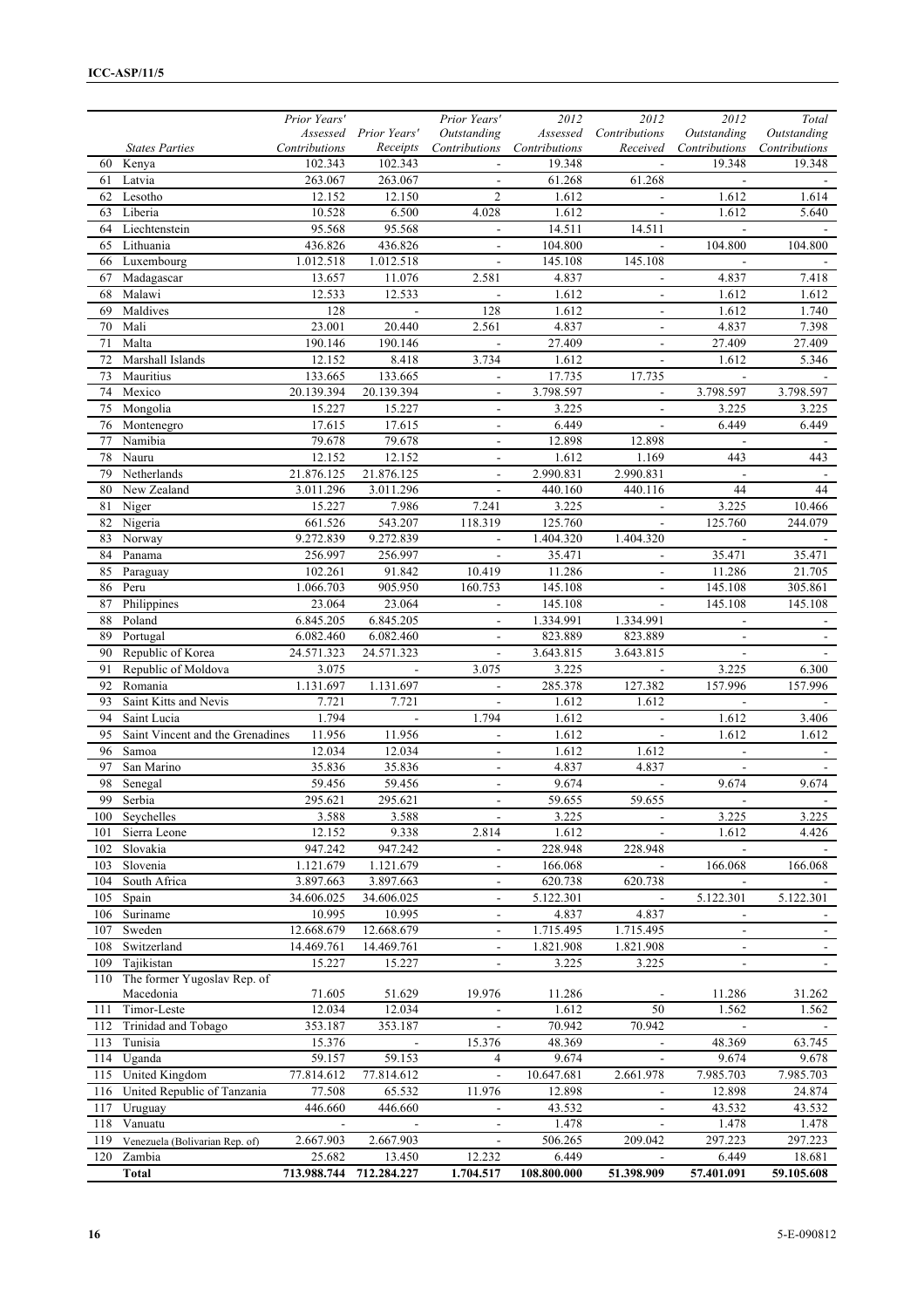## **Annex II**

## **Human resources tables**

## **Table 1: Geographical representation of ICC Professional staff**

Status as at 31 March 2012

Total number of professionals: 324\* Total number of nationalities: 77

## **Distribution per region:**

| Region | Nationality                      |       | Total                   |
|--------|----------------------------------|-------|-------------------------|
| Africa | Algeria                          |       | 1                       |
|        | Benin                            |       | 1                       |
|        | Burkina Faso                     |       | 1                       |
|        | Cameroon                         |       | $\mathbf{1}$            |
|        | Côte d'Ivoire                    |       | $\overline{\mathbf{c}}$ |
|        | Democratic Republic of the Congo |       | $\mathbf{2}$            |
|        | Egypt                            |       | 4                       |
|        | Gambia                           |       | $\mathbf{2}$            |
|        | Ghana                            |       | $\overline{\mathbf{c}}$ |
|        | Guinea                           |       | 1                       |
|        | Kenya                            |       | 3                       |
|        | Lesotho                          |       | 1                       |
|        | Malawi                           |       | 1                       |
|        | Mali                             |       | 2                       |
|        | Mauritius                        |       | 1                       |
|        | Niger                            |       | 3                       |
|        | Nigeria                          |       | 4                       |
|        | Rwanda                           |       | 1                       |
|        | Senegal                          |       | 3                       |
|        | Sierra Leone                     |       | 3                       |
|        | South Africa                     |       | 10                      |
|        | Togo                             |       | 1                       |
|        | Uganda                           |       | $\overline{\mathbf{c}}$ |
|        | United Republic of Tanzania      |       | $\overline{c}$          |
|        | Zimbabwe                         |       | 1                       |
|        |                                  | Total | 55                      |
| Asia   | China                            |       | 1                       |
|        | Cyprus                           |       | 1                       |
|        | Iran (Islamic Republic of)       |       | 4                       |
|        | Japan                            |       | 4                       |
|        | Jordan                           |       | $\mathbf{1}$            |
|        | Lebanon                          |       | $\mathbf{2}$            |
|        | Mongolia                         |       | $\,1$                   |
|        | Palestinian Territory, Occupied  |       | $\,1$                   |
|        | Philippines                      |       | $\overline{\mathbf{c}}$ |
|        | Republic of Korea                |       | 1                       |
|        | Singapore                        |       | $\overline{c}$          |
|        | Sri Lanka                        |       | 1                       |
|        |                                  | Total | 21                      |

 <sup>\*</sup> Excluding elected officials and 38 language staff.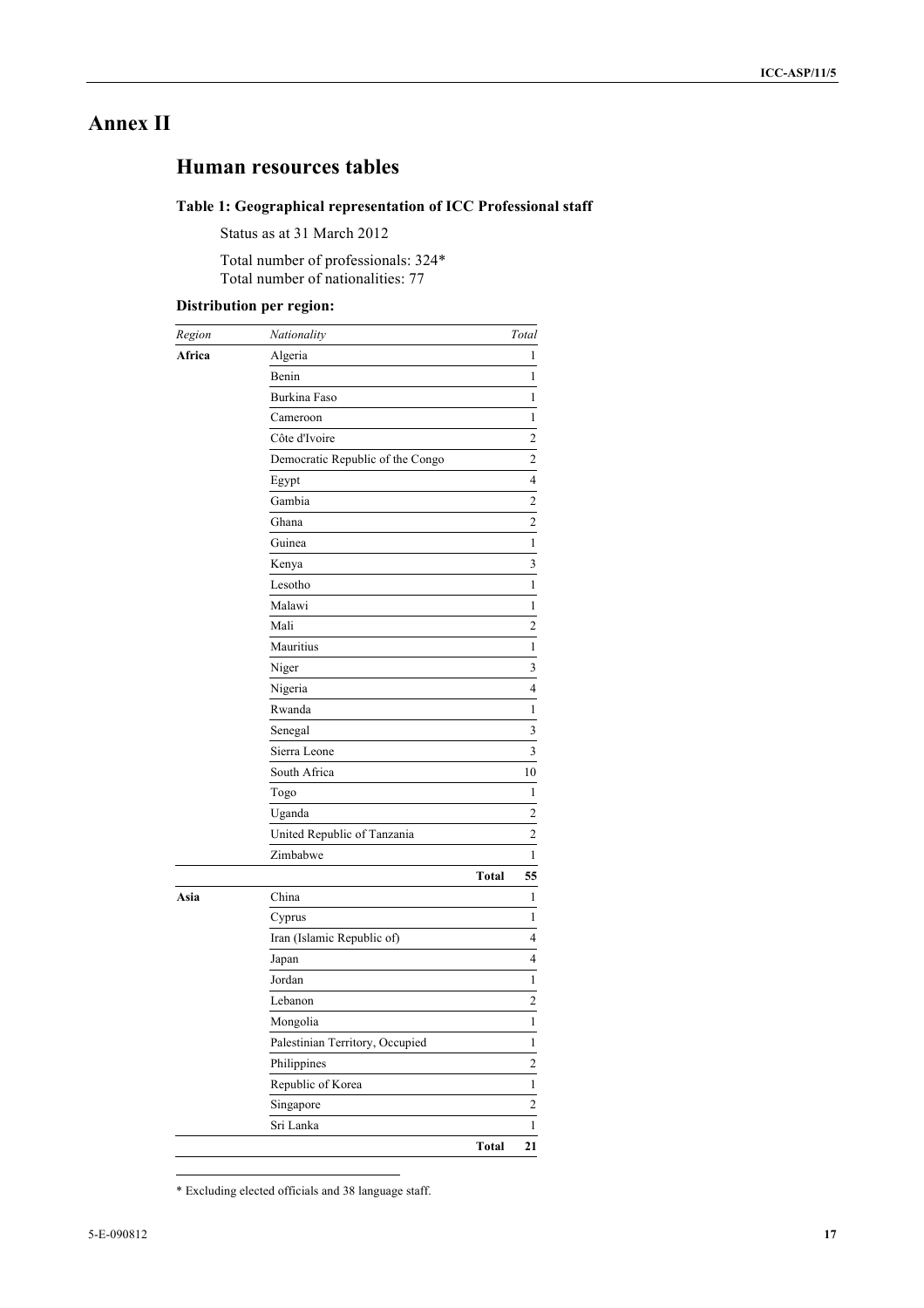| Region                | Nationality                               | Total                   |
|-----------------------|-------------------------------------------|-------------------------|
| <b>Eastern Europe</b> | Albania                                   | 1                       |
|                       | Bosnia and Herzegovina                    | 1                       |
|                       | Bulgaria                                  | 1                       |
|                       | Croatia                                   | 4                       |
|                       | Georgia                                   | 1                       |
|                       | Poland                                    | 1                       |
|                       | Romania                                   | 5                       |
|                       | <b>Russian Federation</b>                 | $\overline{\mathbf{c}}$ |
|                       | Serbia                                    | 5                       |
|                       | The former Yugoslav Republic of Macedonia | $\mathbf{1}$            |
|                       | Ukraine                                   | 1                       |
|                       | Total                                     | 23                      |
| <b>GRULAC</b>         | Argentina                                 | 5                       |
|                       | <b>Brazil</b>                             | $\mathbf{1}$            |
|                       | Chile                                     | $\overline{\mathbf{c}}$ |
|                       | Colombia                                  | 6                       |
|                       | Costa Rica                                | 1                       |
|                       | Ecuador                                   | $\overline{\mathbf{c}}$ |
|                       | Mexico                                    | $\overline{c}$          |
|                       | Peru                                      | $\overline{4}$          |
|                       | Trinidad and Tobago                       | 4                       |
|                       | Venezuela (Bolivarian Republic of)        | 2                       |
|                       | Total                                     | 29                      |
| <b>WEOG</b>           | Australia                                 | 12                      |
|                       | Austria                                   | 3                       |
|                       | Belgium                                   | 11                      |
|                       | Canada                                    | 15                      |
|                       | Denmark                                   | 1                       |
|                       | Finland                                   | 3                       |
|                       | France                                    | 44                      |
|                       | Germany                                   | 14                      |
|                       | Greece                                    | 3                       |
|                       | Ireland                                   | 7                       |
|                       | Italy                                     | $10\,$                  |
|                       | Netherlands                               | 18                      |
|                       | New Zealand                               | 4                       |
|                       | Portugal                                  | 3                       |
|                       | Spain                                     | 10                      |
|                       | Sweden                                    | 1                       |
|                       | Switzerland                               | 1                       |
|                       | United Kingdom                            | 27                      |
|                       | United States of America                  | 9                       |
|                       | Total                                     | 196                     |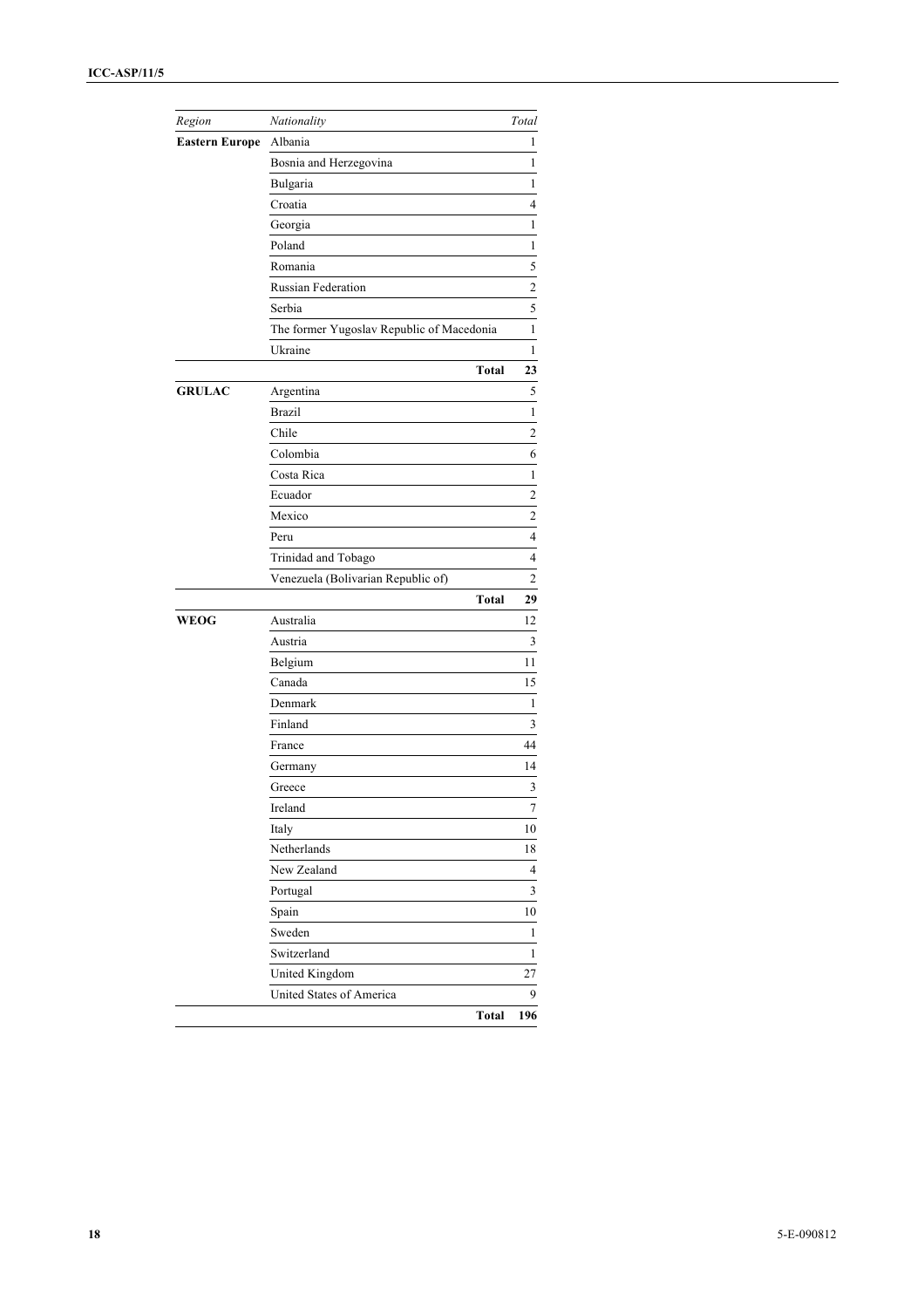## **Table 2: Geographical representation of Professional staff**

Status as at 31 March 2012

## **Number of staff per post, per region**\*

| Grade | Region         | Nationality                                | Total                    |  |  |  |
|-------|----------------|--------------------------------------------|--------------------------|--|--|--|
| D-1   | Africa         | Lesotho                                    | 1                        |  |  |  |
|       |                | Africa Total                               | $\boldsymbol{l}$         |  |  |  |
|       | GRULAC         | Ecuador                                    | $\overline{1}$           |  |  |  |
|       |                | <b>GRULAC</b> Total                        | $\overline{I}$           |  |  |  |
|       | WEOG           | Belgium                                    | $\overline{c}$           |  |  |  |
|       |                | France                                     | 1                        |  |  |  |
|       |                | Italy                                      | 1                        |  |  |  |
|       |                | Netherlands<br>United Kingdom              | 1<br>1                   |  |  |  |
|       |                | <b>WEOG</b> Total                          | 6                        |  |  |  |
|       |                | <b>D-1 Total</b>                           | $\overline{\mathbf{8}}$  |  |  |  |
| $P-5$ | Africa         | Kenya                                      | $\mathbf{1}$             |  |  |  |
|       |                | Mali                                       | 1                        |  |  |  |
|       |                | Senegal                                    | 1                        |  |  |  |
|       |                | South Africa                               |                          |  |  |  |
|       |                | Africa Total                               | $rac{3}{6}$              |  |  |  |
|       | Asia           | Philippines                                | $\mathbf{1}$             |  |  |  |
|       |                | Singapore                                  | $\mathbf{1}$             |  |  |  |
|       |                | Asia Total                                 | $\overline{2}$           |  |  |  |
|       | Eastern Europe | <b>Russian Federation</b>                  | $\overline{1}$           |  |  |  |
|       |                | Serbia                                     | $\overline{1}$           |  |  |  |
|       |                | Eastern Europe Total                       | $\overline{c}$           |  |  |  |
|       | <b>GRULAC</b>  | Argentina                                  | $\overline{1}$           |  |  |  |
|       |                | Ecuador                                    | $\,1$                    |  |  |  |
|       |                | <b>GRULAC</b> Total                        | $\overline{2}$           |  |  |  |
|       | WEOG           | Australia                                  | $\mathbf{1}$             |  |  |  |
|       |                | Canada                                     | 1                        |  |  |  |
|       |                | Finland                                    | 1                        |  |  |  |
|       |                | France                                     | 3                        |  |  |  |
|       |                | Germany                                    | 4                        |  |  |  |
|       |                | Ireland                                    | 1                        |  |  |  |
|       |                | Italy                                      | 1                        |  |  |  |
|       |                | Spain                                      | 2                        |  |  |  |
|       |                | United Kingdom<br>United States of America | 1<br>$\overline{2}$      |  |  |  |
|       |                | <b>WEOG</b> Total                          |                          |  |  |  |
|       |                | P-5 Total                                  | 17<br>29                 |  |  |  |
| $P-4$ | Africa         | Côte d'Ivoire                              | 1                        |  |  |  |
|       |                | Democratic Republic of the Congo           | 1                        |  |  |  |
|       |                | Niger                                      | 1                        |  |  |  |
|       |                | Nigeria                                    | 1                        |  |  |  |
|       |                | Sierra Leone                               | 1                        |  |  |  |
|       |                | South Africa                               | 1                        |  |  |  |
|       |                | Africa Total                               | 6                        |  |  |  |
|       | Asia           | Iran (Islamic Republic of)                 | 2                        |  |  |  |
|       |                | Japan                                      | 1                        |  |  |  |
|       |                | Jordan                                     | 1                        |  |  |  |
|       |                | Asia Total                                 | $\overline{\mathcal{A}}$ |  |  |  |
|       | Eastern Europe | Croatia                                    | $\mathbf{1}$             |  |  |  |
|       |                | Romania                                    | $\,1$                    |  |  |  |
|       |                | Eastern Europe Total                       | $\overline{\mathbf{c}}$  |  |  |  |
|       | <b>GRULAC</b>  | Colombia                                   | $\,1$                    |  |  |  |
|       |                | Peru                                       | $\mathbf{1}$             |  |  |  |
|       |                | Trinidad and Tobago                        |                          |  |  |  |
|       |                | <b>GRULAC</b> Total                        | $\frac{3}{5}$            |  |  |  |
|       | <b>WEOG</b>    | Australia                                  |                          |  |  |  |
|       |                | Belgium                                    | 1                        |  |  |  |
|       |                | Canada                                     | 2                        |  |  |  |
|       |                | Denmark                                    | 1                        |  |  |  |
|       |                | Finland                                    | 1                        |  |  |  |
|       |                | France                                     | 6                        |  |  |  |

 <sup>\*</sup> Excluding elected officials and 38 language staff.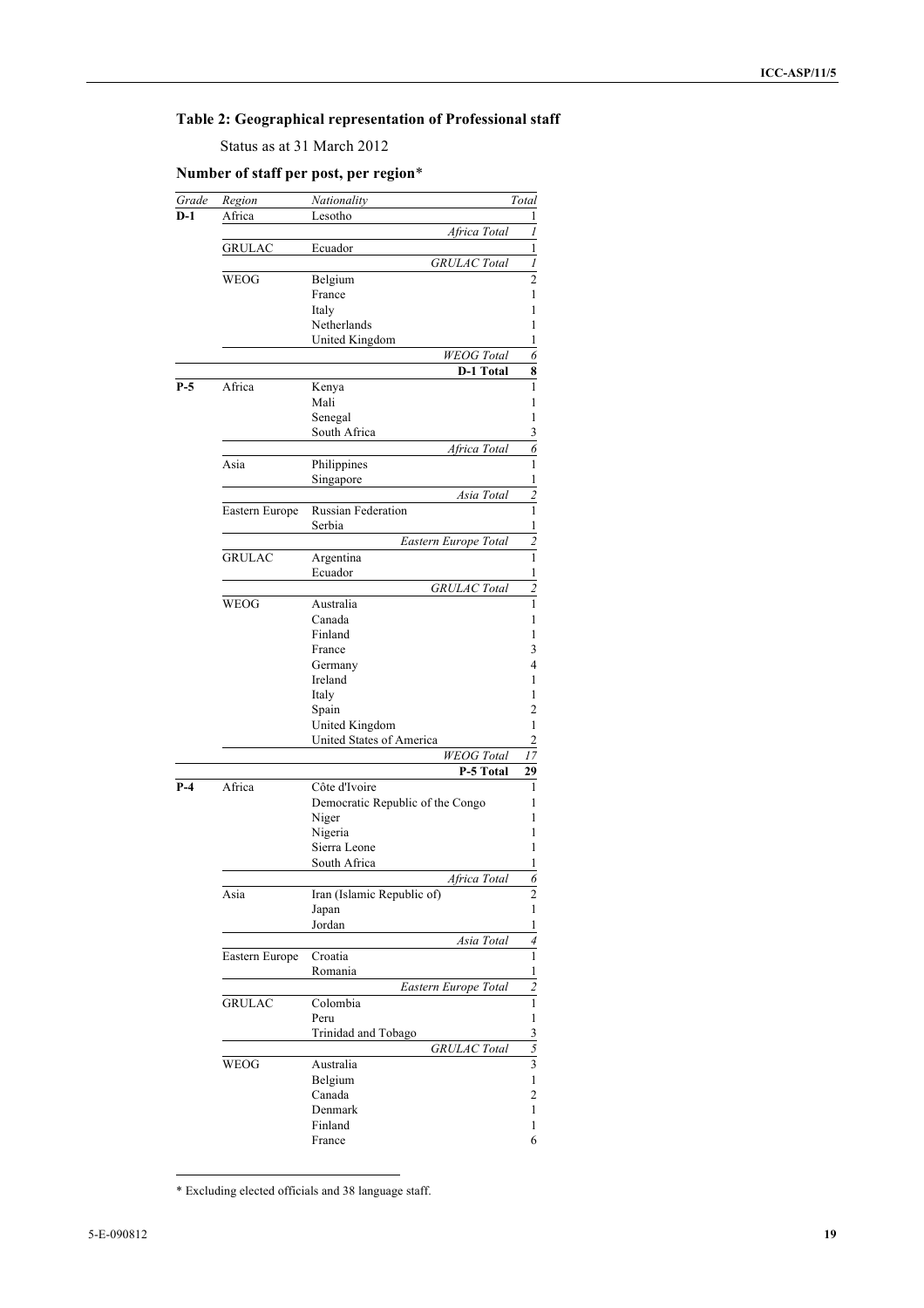| Grade | Region         | Nationality                        | Total                    |
|-------|----------------|------------------------------------|--------------------------|
|       |                | Germany                            | 3                        |
|       |                | Ireland                            | 1                        |
|       |                | Italy                              | 2                        |
|       |                | Netherlands                        | 6                        |
|       |                | Portugal                           | 1                        |
|       |                | Spain                              | 1                        |
|       |                | United Kingdom                     | 9                        |
|       |                | United States of America           | 1                        |
|       |                | <b>WEOG</b> Total                  | 38                       |
| $P-3$ |                | P-4 Total                          | 55<br>1                  |
|       | Africa         | Algeria<br>Benin                   | 1                        |
|       |                | Burkina Faso                       | 1                        |
|       |                | Côte d'Ivoire                      | 1                        |
|       |                | Egypt                              | 1                        |
|       |                | Kenya                              | 1                        |
|       |                | Malawi                             | 1                        |
|       |                | Mali                               | 1                        |
|       |                | Niger                              | 2                        |
|       |                | Nigeria                            | 2                        |
|       |                | South Africa                       | 6                        |
|       |                | United Republic of Tanzania        | 1                        |
|       |                | Africa Total                       | 19                       |
|       | Asia           | Iran (Islamic Republic of)         | 1                        |
|       |                | Lebanon                            | 1                        |
|       |                | Mongolia                           | 1                        |
|       |                | Palestinian Territory, Occupied    | 1                        |
|       |                | Philippines                        | 1                        |
|       |                | Singapore                          | 1                        |
|       |                | Asia Total                         | 6                        |
|       | Eastern Europe | Albania                            | 1                        |
|       |                | Poland                             | 1                        |
|       |                | Serbia<br>Ukraine                  | 1<br>1                   |
|       |                | Eastern Europe Total               | $\overline{\mathcal{A}}$ |
|       | <b>GRULAC</b>  | Argentina                          | 1                        |
|       |                | Chile                              | 1                        |
|       |                | Colombia                           | 4                        |
|       |                | Costa Rica                         | 1                        |
|       |                | Mexico                             | 1                        |
|       |                | Peru                               | 1                        |
|       |                | Trinidad and Tobago                | 1                        |
|       |                | Venezuela (Bolivarian Republic of) | 1                        |
|       |                | <b>GRULAC</b> Total                | 11                       |
|       | WEOG           | Australia                          | C                        |
|       |                | Austria                            | $\overline{\mathbf{c}}$  |
|       |                | Belgium                            | 7                        |
|       |                | Canada<br>Finland                  | 5<br>1                   |
|       |                | France                             | 14                       |
|       |                | Germany                            | 5                        |
|       |                | Greece                             | 1                        |
|       |                | Ireland                            | 4                        |
|       |                | Italy                              | 4                        |
|       |                | Netherlands                        | 3                        |
|       |                | New Zealand                        | $\overline{\mathbf{c}}$  |
|       |                | Portugal                           | $\overline{\mathbf{c}}$  |
|       |                | Spain                              | 3                        |
|       |                | Switzerland                        | $\mathbf{1}$             |
|       |                | United Kingdom                     | 7                        |
|       |                | United States of America           | 4                        |
|       |                | <b>WEOG</b> Total                  | 70                       |
|       |                | P-3 Total                          | 110                      |
| $P-2$ | Africa         | Cameroon                           | 1                        |
|       |                | Democratic Republic of the Congo   | 1                        |
|       |                | Egypt                              | 3                        |
|       |                | Gambia                             | $\mathbf{1}$             |
|       |                | Ghana                              | $\overline{c}$           |
|       |                | Kenya                              | 1                        |
|       |                | Rwanda                             | $\mathbf{1}$             |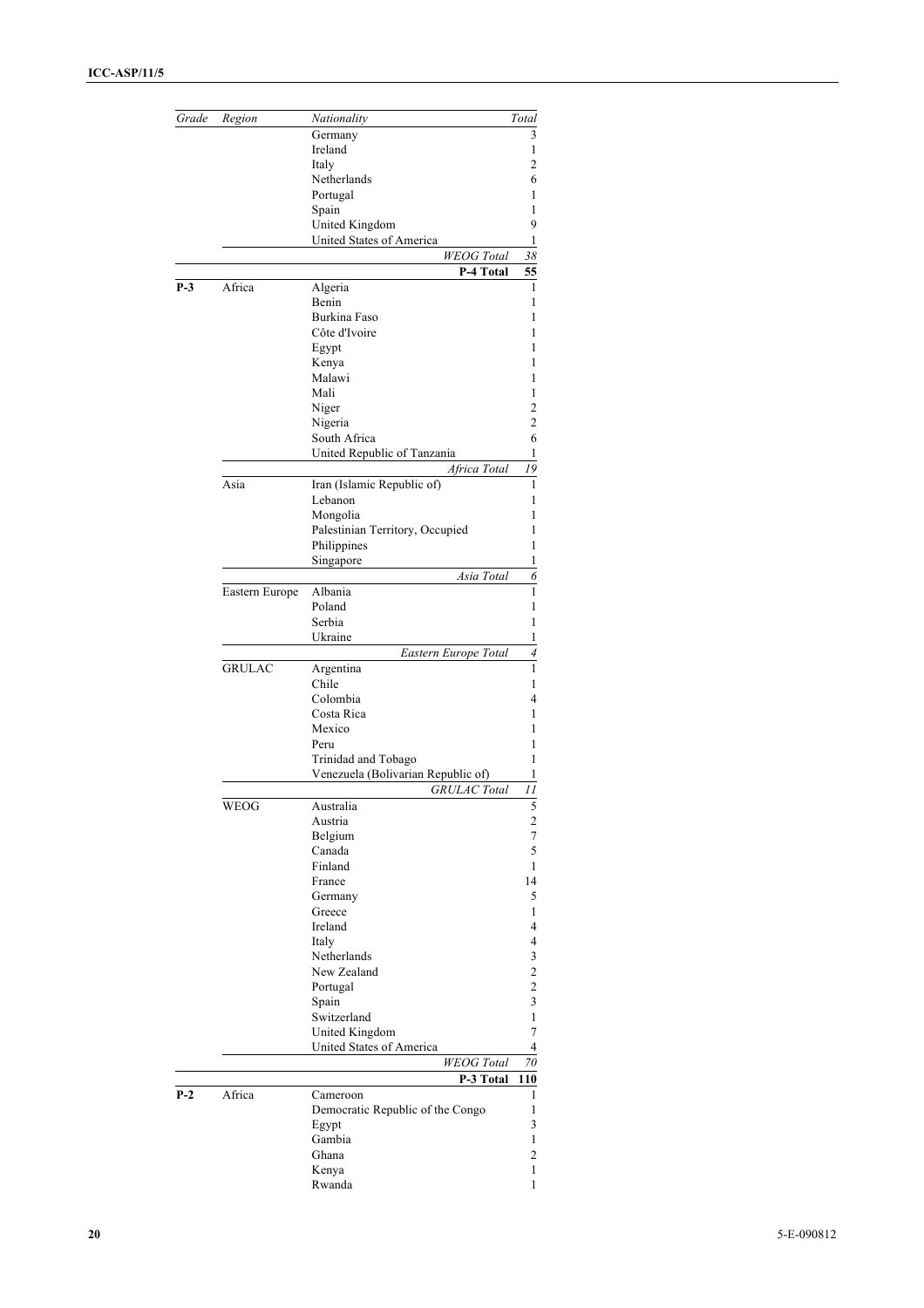| Grade      | Region         | Nationality                        | Total                   |
|------------|----------------|------------------------------------|-------------------------|
|            |                | Senegal                            | 2                       |
|            |                | Sierra Leone                       | $\overline{c}$          |
|            |                | Togo                               | 1                       |
|            |                | Uganda                             | 1                       |
|            |                | United Republic of Tanzania        | 1                       |
|            |                | Zimbabwe                           | 1                       |
|            |                | Africa Total                       | 18                      |
|            | Asia           | China                              | 1                       |
|            |                | Cyprus                             | 1                       |
|            |                | Iran (Islamic Republic of)         | 1                       |
|            |                | Japan                              | 3                       |
|            |                | Lebanon                            | 1                       |
|            |                | Republic of Korea                  | 1                       |
|            |                | Sri Lanka                          | 1                       |
|            |                | Asia Total                         | 9                       |
|            | Eastern Europe | Bulgaria                           | $\mathbf{1}$            |
|            |                | Croatia                            | $\overline{c}$          |
|            |                | Georgia                            | $\,1\,$                 |
|            |                | Romania                            |                         |
|            |                | Serbia                             |                         |
|            |                | Eastern Europe Total               | $\frac{3}{10}$          |
|            | <b>GRULAC</b>  | Argentina                          | $\overline{\mathbf{3}}$ |
|            |                | Brazil                             | $\mathbf{1}$            |
|            |                | Colombia                           | 1                       |
|            |                | Mexico                             | 1                       |
|            |                | Peru                               | 1                       |
|            |                | <b>GRULAC</b> Total                | $\overline{7}$          |
|            |                |                                    | 3                       |
|            | WEOG           | Australia                          |                         |
|            |                | Austria                            | 1                       |
|            |                | Canada                             | 6                       |
|            |                | France                             | 16                      |
|            |                | Germany                            | 2                       |
|            |                | Greece                             | 2                       |
|            |                | Italy                              | 1                       |
|            |                | Netherlands                        | 7                       |
|            |                | New Zealand                        | $\overline{c}$          |
|            |                | Spain                              | 3                       |
|            |                | Sweden                             | 1                       |
|            |                | United Kingdom                     | 8                       |
|            |                | United States of America           | $\overline{c}$          |
|            |                | <b>WEOG</b> Total                  | 54                      |
|            |                | P-2 Total                          | 98                      |
| <b>P-1</b> | Africa         | Gambia                             | 1                       |
|            |                | Guinea                             | 1                       |
|            |                | Mauritius                          | 1                       |
|            |                | Nigeria                            | 1                       |
|            |                | Uganda                             | 1                       |
|            |                | Africa Total                       | 5                       |
|            | Eastern Europe | Bosnia and Herzegovina             | 1                       |
|            |                | Croatia                            | 1                       |
|            |                | Romania                            | 1                       |
|            |                | <b>Russian Federation</b>          | 1                       |
|            |                | The former Yugoslav Republic of    |                         |
|            |                | Macedonia                          | 1                       |
|            |                | Eastern Europe Total               | 5                       |
|            | <b>GRULAC</b>  | Chile                              | $\overline{1}$          |
|            |                | Peru                               | $\,1$                   |
|            |                | Venezuela (Bolivarian Republic of) | $\,$ 1 $\,$             |
|            |                | <b>GRULAC</b> Total                | $\mathfrak{z}$          |
|            | WEOG           | Belgium                            | $\mathbf{1}$            |
|            |                | Canada                             | 1                       |
|            |                | France                             | 4                       |
|            |                | Ireland                            | 1                       |
|            |                | Italy                              | 1                       |
|            |                | Netherlands                        | 1                       |
|            |                | Spain                              | 1                       |
|            |                | <b>United Kingdom</b>              |                         |
|            |                | <b>WEOG</b> Total                  | 11                      |
|            |                | P-1 Total                          | 24                      |
|            |                | <b>Grand</b> total                 | 324                     |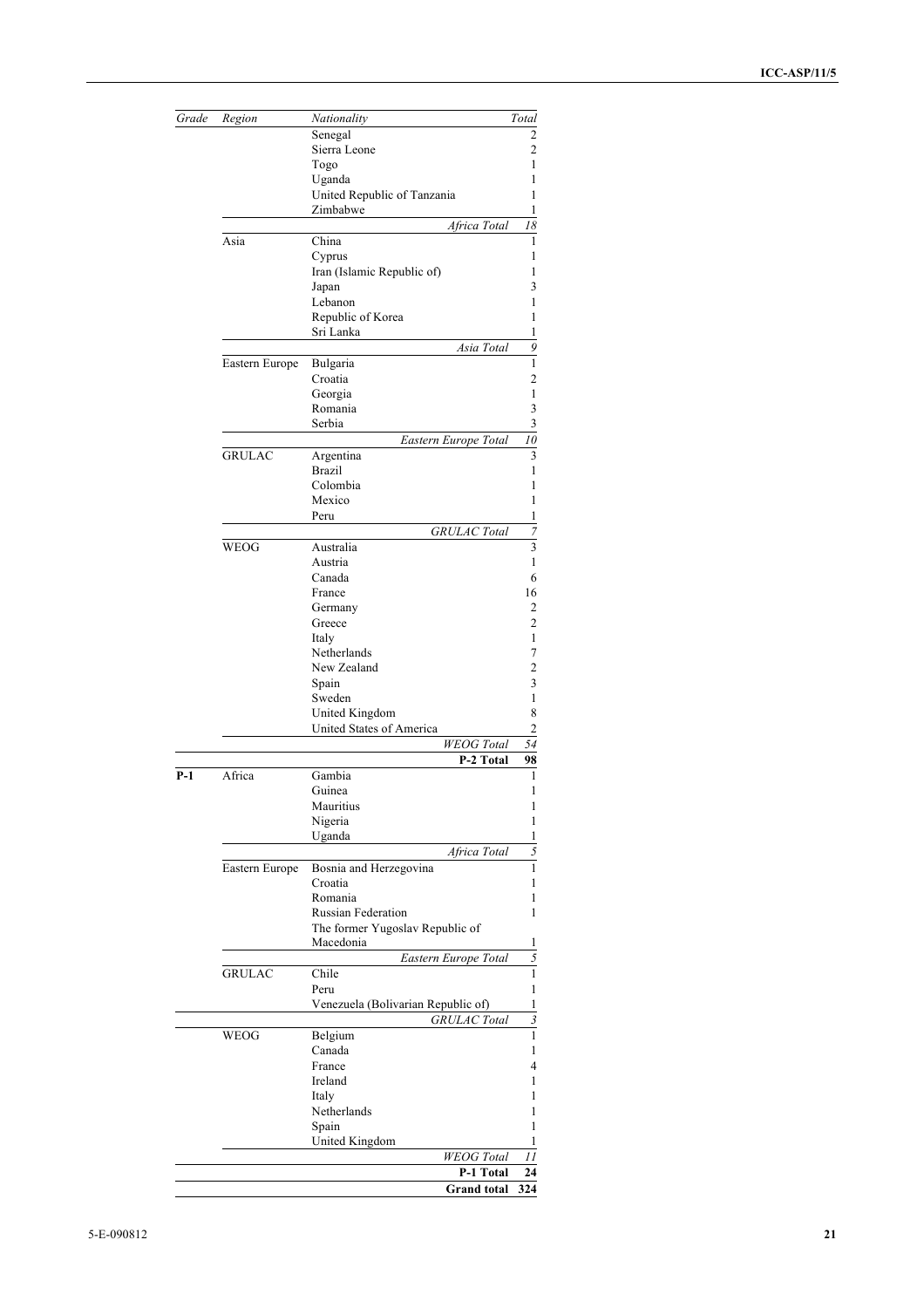## **Percentage of staff per post, per region**

#### **Chart 1: Percentage – D-1 posts**

Due to the limited number of posts (eight), statistical and graphical representations could be misleading. Please refer to the exact numbers in table above.

**Chart 2: Percentage – P-5 posts**













## **Chart 5: Percentage – P-2 posts**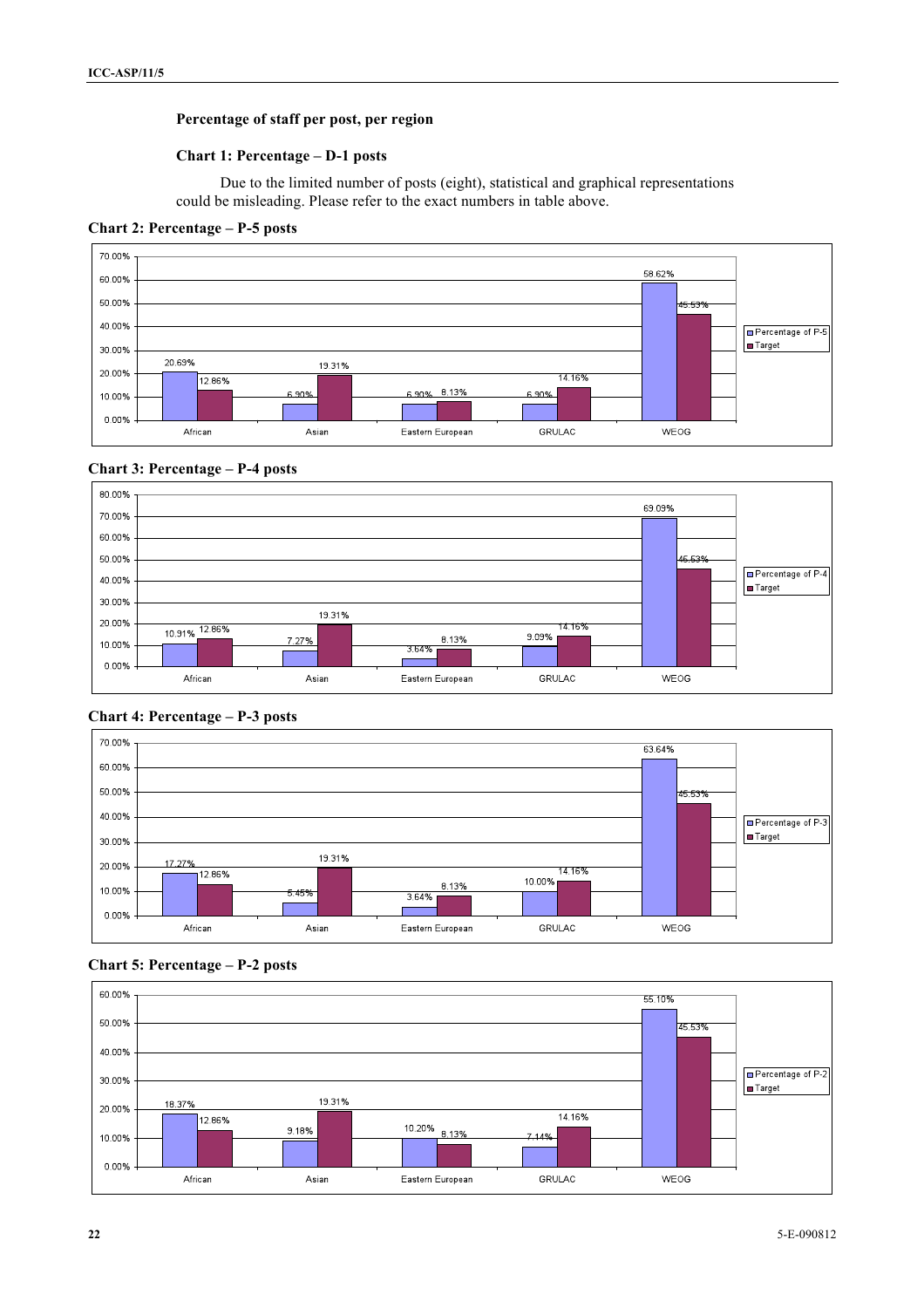## **Chart 6: Percentage – P-1 posts**



## **Table 3: Geographical representation of Professional staff**

|  | Status effective 31 March 2012 |  |  |  |
|--|--------------------------------|--|--|--|
|--|--------------------------------|--|--|--|

| Region  | Country                          |          | Assessment 2011 Desirable range Midpoint No. of staff* |      |                |
|---------|----------------------------------|----------|--------------------------------------------------------|------|----------------|
| African | Benin                            | 0.00445% | $1.06 - 1.43$                                          | 1.25 | 1              |
|         | Botswana                         | 0.02667% | $1.05 - 1.42$                                          | 1.23 |                |
|         | Burkina Faso                     | 0.00445% | $1.11 - 1.50$                                          | 1.30 | 1              |
|         | Burundi                          | 0.00148% | $1.05 - 1.42$                                          | 1.24 |                |
|         | Cape Verde                       | 0.00148% | $1.00 - 1.35$                                          | 1.17 |                |
|         | Central African Republic         | 0.00148% | $1.02 - 1.39$                                          | 1.20 |                |
|         | Chad                             | 0.00296% | $1.07 - 1.45$                                          | 1.26 |                |
|         | Comoros                          | 0.00148% | $1.00 - 1.35$                                          | 1.17 |                |
|         | Congo                            | 0.00445% | $1.02 - 1.39$                                          | 1.20 |                |
|         | Democratic Republic of the Congo | 0.00445% | $1.45 - 1.96$                                          | 1.70 | $\sqrt{2}$     |
|         | Djibouti                         | 0.00148% | $1.00 - 1.35$                                          | 1.18 |                |
|         | Gabon                            | 0.02075% | $1.04 - 1.40$                                          | 1.22 |                |
|         | Gambia                           | 0.00148% | $1.01 - 1.36$                                          | 1.18 | $\sqrt{2}$     |
|         | Ghana                            | 0.00889% | $1.17 - 1.58$                                          | 1.37 | $\sqrt{2}$     |
|         | Guinea                           | 0.00296% | $1.06 - 1.44$                                          | 1.25 | $\mathbf{1}$   |
|         | Kenya                            | 0.01778% | $1.29 - 1.75$                                          | 1.52 | 3              |
|         | Lesotho                          | 0.00148% | $1.01 - 1.36$                                          | 1.19 | 1              |
|         | Liberia                          | 0.00148% | $1.02 - 1.38$                                          | 1.20 |                |
|         | Madagascar                       | 0.00445% | $1.13 - 1.53$                                          | 1.33 |                |
|         | Malawi                           | 0.00148% | $1.10 - 1.49$                                          | 1.29 | $\mathbf{1}$   |
|         | Mali                             | 0.00445% | $1.09 - 1.47$                                          | 1.28 | $\overline{2}$ |
|         | Mauritius                        | 0.01630% | $1.03 - 1.39$                                          | 1.21 | $\mathbf{1}$   |
|         | Namibia                          | 0.01185% | $1.03 - 1.39$                                          | 1.21 |                |
|         | Niger                            | 0.00296% | $1.10 - 1.49$                                          | 1.30 | 3              |
|         | Nigeria                          | 0.11558% | $2.23 - 3.02$                                          | 2.62 | 4              |
|         | Senegal                          | 0.00889% | $1.09 - 1.48$                                          | 1.28 | $\mathfrak{Z}$ |
|         | Seychelles                       | 0.00296% | $1.00 - 1.35$                                          | 1.17 |                |
|         | Sierra Leone                     | 0.00148% | $1.03 - 1.40$                                          | 1.22 | 3              |
|         | South Africa                     | 0.57051% | $2.26 - 3.06$                                          | 2.66 | 10             |
|         | Tunisia                          | 0.04446% | $1.13 - 1.53$                                          | 1.33 |                |

 <sup>\*</sup> Established Professional posts, excluding elected officials and language staff. 34 other Professional staff members are nationals of States not party to the Rome Statute.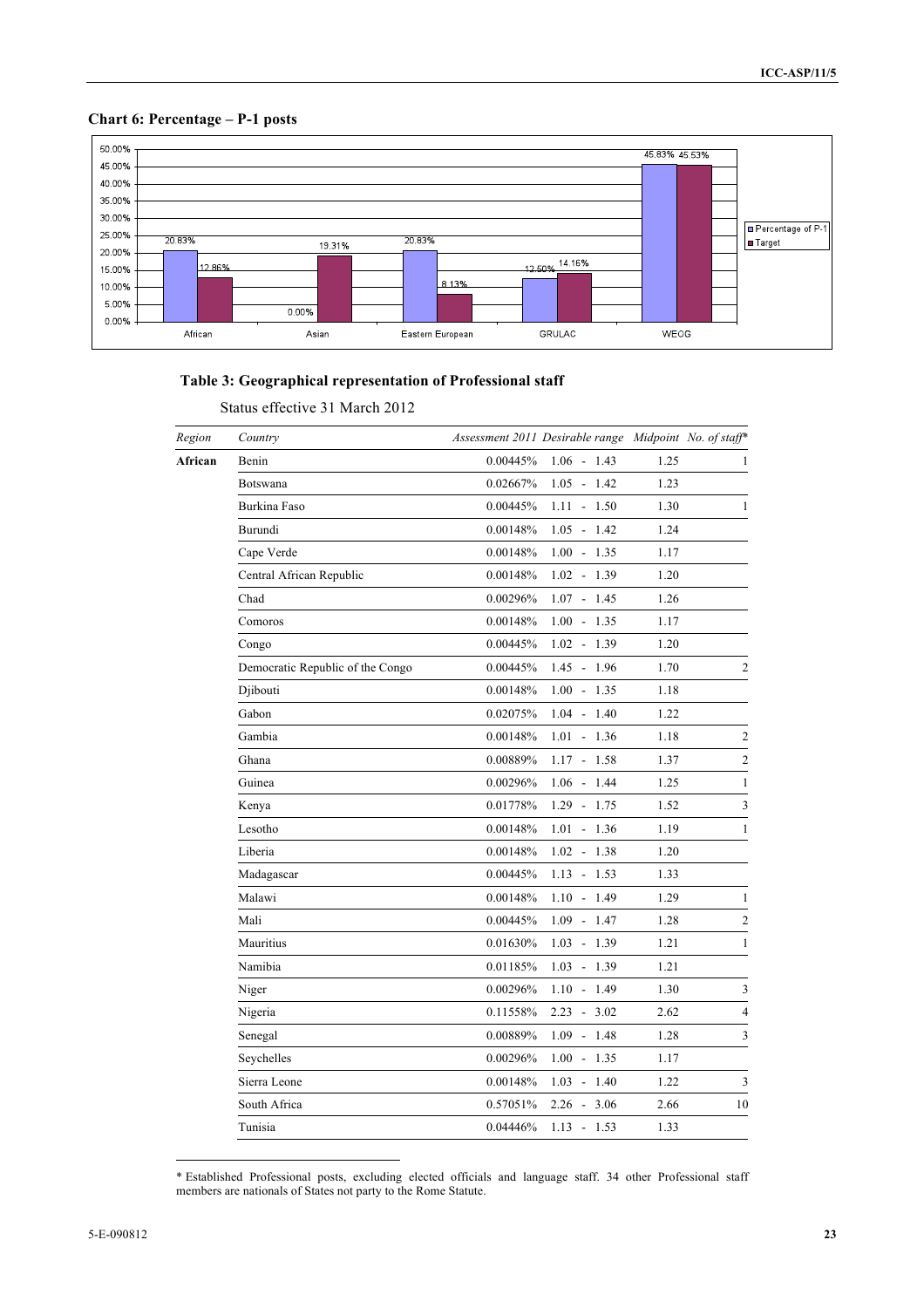| Region   | Country                               | Assessment 2011 Desirable range Midpoint No. of staff* |                         |       |                |
|----------|---------------------------------------|--------------------------------------------------------|-------------------------|-------|----------------|
|          | Uganda                                | 0.00889%                                               | $1.23 - 1.66$           | 1.45  | 2              |
|          | United Republic of Tanzania           | 0.01185%                                               | $1.31 - 1.77$           | 1.54  | $\overline{2}$ |
|          | Zambia                                | 0.00593%                                               | $1.09 - 1.47$           | 1.28  |                |
| Asian    | Afghanistan                           | 0.00593%                                               | $1.19 - 1.62$           | 1.41  |                |
|          | Bangladesh                            | 0.01482%                                               | $2.11 - 2.85$           | 2.48  |                |
|          | Cambodia                              | 0.00445%                                               | $1.10 - 1.49$           | 1.29  |                |
|          | Cook Islands                          | 0.00148%                                               | $0.99 - 1.35$           | 1.17  |                |
|          | Cyprus                                | 0.06817%                                               | $1.11 - 1.50$           | 1.30  | 1              |
|          | Fiji                                  | 0.00593%                                               | $1.01 - 1.36$           | 1.18  |                |
|          | Japan                                 |                                                        | 18.56766% 32.22 - 43.59 | 37.90 | 4              |
|          | Jordan                                | 0.02075%                                               | $1.07 - 1.45$           | 1.26  | $\mathbf{1}$   |
|          | Maldives                              | 0.00445%                                               | $1.00 - 1.35$           | 1.18  |                |
|          | Marshall Islands                      | 0.00148%                                               | $0.99 - 1.35$           | 1.17  |                |
|          | Mongolia                              | 0.00296%                                               | $1.01 - 1.37$           | 1.19  | 1              |
|          | Nauru                                 | 0.00148%                                               | $0.99 - 1.35$           | 1.17  |                |
|          | Philippines                           | 0.13337%                                               | $1.83 - 2.48$           | 2.15  | 2              |
|          | Republic of Korea                     | 3.34900%                                               | $6.79 - 9.19$           | 7.99  | 1              |
|          | Samoa                                 | 0.00148%                                               | $-1.35$<br>1.00         | 1.17  |                |
|          | Tajikistan                            | 0.00296%                                               | 1.04<br>$-1.41$         | 1.23  |                |
|          | Timor-Leste                           | 0.00148%                                               | $1.00 - 1.36$           | 1.18  |                |
|          | Vanuatu                               | 0.00136%                                               | $1.00 - 1.35$           | 1.17  |                |
| Eastern  | Albania                               | 0.01482%                                               | $1.04 - 1.40$           | 1.22  | 1              |
| European | Bosnia and Herzegovina                | 0.02075%                                               | $1.05 - 1.42$           | 1.24  | $\mathbf{1}$   |
|          | Bulgaria                              | 0.05631%                                               | $1.13 - 1.53$           | 1.33  | 1              |
|          | Croatia                               | 0.14374%                                               | $1.26 - 1.70$           | 1.48  | 4              |
|          | Czech Republic                        | 0.51717%                                               | $1.91 - 2.58$           | 2.24  |                |
|          | Estonia                               | 0.05927%                                               | $1.10 - 1.48$           | 1.29  |                |
|          | Georgia                               | 0.00889%                                               | $1.03 - 1.40$           | 1.22  | 1              |
|          | Hungary                               | 0.43122%                                               | $1.76 - 2.39$           | 2.07  |                |
|          | Latvia                                | 0.05631%                                               | $1.10 - 1.49$           | 1.29  |                |
|          | Lithuania                             | 0.09632%                                               | $1.17 - 1.58$           | 1.38  |                |
|          | Montenegro                            | 0.00593%                                               | $1.01 - 1.36$           | 1.18  |                |
|          | Poland                                | 1.22698%                                               | $3.25 - 4.40$           | 3.83  | 1              |
|          | Romania                               | 0.26229%                                               | $1.56 - 2.11$           | 1.84  | 5              |
|          | Republic of Moldova                   | 0.00296%                                               | $1.02 - 1.38$           | 1.20  |                |
|          | Serbia                                | 0.05483%                                               | $1.15 - 1.55$           | 1.35  | 5              |
|          | Slovakia                              | 0.21042%                                               | $1.37 - 1.86$           | 1.61  |                |
|          | Slovenia                              | 0.15263%                                               | $1.25 - 1.70$           | 1.48  |                |
|          | The former Yugoslav Rep. of Macedonia | 0.01037%                                               | $1.02 - 1.38$           | 1.20  | 1              |
|          | <b>GRULAC</b> Antigua and Barbuda     | 0.00296%                                               | $1.00 - 1.35$           | 1.17  |                |
|          | Argentina                             | 0.42529%                                               | $1.96 - 2.65$           | 2.30  | 5              |
|          | <b>Barbados</b>                       | 0.01185%                                               | $1.01 - 1.37$           | 1.19  |                |
|          | Belize                                | 0.00148%                                               | $1.00 - 1.35$           | 1.17  |                |
|          | Bolivia (Plurinational State of)      | 0.01037%                                               | $1.08 - 1.45$           | 1.26  |                |
|          | Brazil                                | 2.38727%                                               | $6.19 - 8.38$           | 7.29  | 1              |
|          | Chile                                 | 0.34972%                                               | $1.68 - 2.27$           | 1.97  | $\mathfrak{2}$ |
|          |                                       |                                                        |                         |       |                |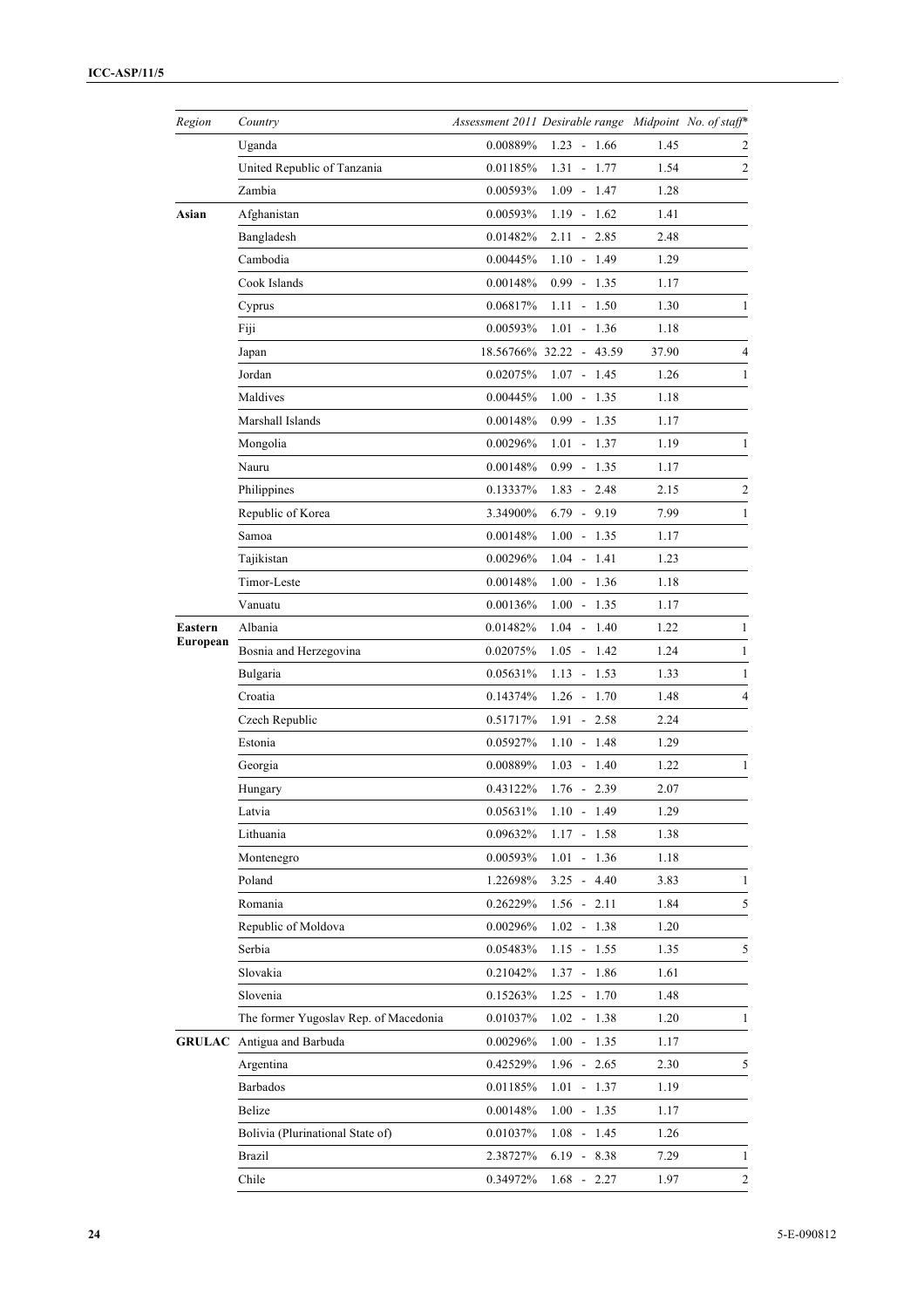| Region       | Country                            | Assessment 2011 Desirable range Midpoint No. of staff* |                         |        |                |
|--------------|------------------------------------|--------------------------------------------------------|-------------------------|--------|----------------|
|              | Colombia                           | 0.21339%                                               | $1.65 - 2.23$           | 1.94   | 6              |
|              | Costa Rica                         | 0.05038%                                               | $1.10 - 1.49$           | 1.30   | 1              |
|              | Dominica                           | 0.00148%                                               | $0.99 - 1.35$           | 1.17   |                |
|              | Dominican Republic                 | 0.06224%                                               | $1.16 - 1.57$           | 1.37   |                |
|              | Ecuador                            | 0.05927%                                               | $1.18 - 1.60$           | 1.39   | 2              |
|              | Grenada                            | 0.00148%                                               | $0.99 - 1.35$           | 1.17   |                |
|              | Guyana                             | 0.00148%                                               | $1.00 - 1.35$           | 1.18   |                |
|              | Honduras                           | 0.01185%                                               | $1.06 - 1.44$           | 1.25   |                |
|              | Mexico                             | 3.49125%                                               | $7.44 - 10.06$          | 8.75   | $\overline{c}$ |
|              | Panama                             | 0.03260%                                               | $1.07 - 1.45$           | 1.26   |                |
|              | Paraguay                           | 0.01037%                                               | $1.05 - 1.42$           | 1.24   |                |
|              | Peru                               | 0.13337%                                               | $1.41 - 1.90$           | 1.65   | 4              |
|              | Saint Kitts and Nevis              | 0.00148%                                               | $0.99 - 1.35$           | 1.17   |                |
|              | Saint Lucia                        | 0.00148%                                               | $1.00 - 1.35$           | 1.17   |                |
|              | Saint Vincent and the Grenadines   | 0.00148%                                               | $0.99 - 1.35$           | 1.17   |                |
|              | Suriname                           | 0.00445%                                               | $1.00 - 1.36$           | 1.18   |                |
|              | Trinidad and Tobago                | 0.06520%                                               | $1.11 - 1.50$           | 1.30   | 4              |
|              | Uruguay                            | 0.04001%                                               | $1.08 - 1.46$           | 1.27   |                |
|              | Venezuela (Bolivarian Republic of) | 0.46530%                                               | $1.95 - 2.63$           | 2.29   | $\overline{c}$ |
| <b>WEOG</b>  | Andorra                            | 0.01037%                                               | $1.01 - 1.37$           | 1.19   |                |
|              | Australia                          | 2.86443%                                               | $5.82 - 7.88$           | 6.85   | 12             |
|              | Austria                            | 1.26106%                                               | $3.11 - 4.21$           | 3.66   | $\mathfrak{Z}$ |
|              | Belgium                            | 1.59300%                                               | $3.67 - 4.96$           | 4.32   | 11             |
|              | Canada                             | 4.75231%                                               | $8.99 - 12.17$          | 10.58  | 15             |
|              | Denmark                            | 1.09065%                                               | $2.81 - 3.81$           | 3.31   | $\mathbf{1}$   |
|              | Finland                            | 0.83873%                                               | $2.40 - 3.25$           | 2.82   | $\sqrt{3}$     |
|              | France                             |                                                        | 9.07341% 16.27 - 22.01  | 19.14  | 44             |
|              | Germany                            |                                                        | 11.88153% 20.98 - 28.38 | 24.68  | 14             |
|              | Greece                             | 1.02396%                                               | $2.74 - 3.71$           | 3.23   | $\mathfrak{Z}$ |
|              | Iceland                            | 0.06224%                                               | $1.10 - 1.48$           | 1.29   |                |
|              | Ireland                            | 0.73796%                                               | $2.23 - 3.02$           | 2.62   | $\tau$         |
|              | Italy                              |                                                        | 7.40780% 13.51 - 18.28  | 15.90  | 10             |
|              | Liechtenstein                      | $0.01334\%$                                            | $1.01 - 1.37$           | 1.19   |                |
|              | Luxembourg                         | 0.13337%                                               | $1.21 - 1.64$           | 1.43   |                |
|              | Malta                              | 0.02519%                                               | $1.04 - 1.40$           | 1.22   |                |
|              | Netherlands                        | 2.74884%                                               | $5.60 - 7.58$           | 6.59   | 18             |
|              | New Zealand                        | 0.40455%                                               | $1.68 - 2.28$           | 1.98   | 4              |
|              | Norway                             | 1.29070%                                               | $3.14 - 4.24$           | 3.69   |                |
|              | Portugal                           | 0.75723%                                               | $2.30 - 3.11$           | 2.71   | $\mathfrak{Z}$ |
|              | San Marino                         | 0.00445%                                               | $1.00 - 1.35$           | 1.18   |                |
|              | Spain                              | 4.70786%                                               | $9.00 - 12.17$          | 10.58  | 10             |
|              | Sweden                             | 1.57670%                                               | $3.63 - 4.92$           | 4.27   | $\mathbf{1}$   |
|              | Switzerland                        | 1.67450%                                               | $3.78 - 5.12$           | 4.45   | $\mathbf{1}$   |
|              | United Kingdom                     |                                                        | 9.78618% 17.42 - 23.57  | 20.49  | 27             |
| <b>Total</b> |                                    | 100.00%                                                |                         | 350.00 | 290            |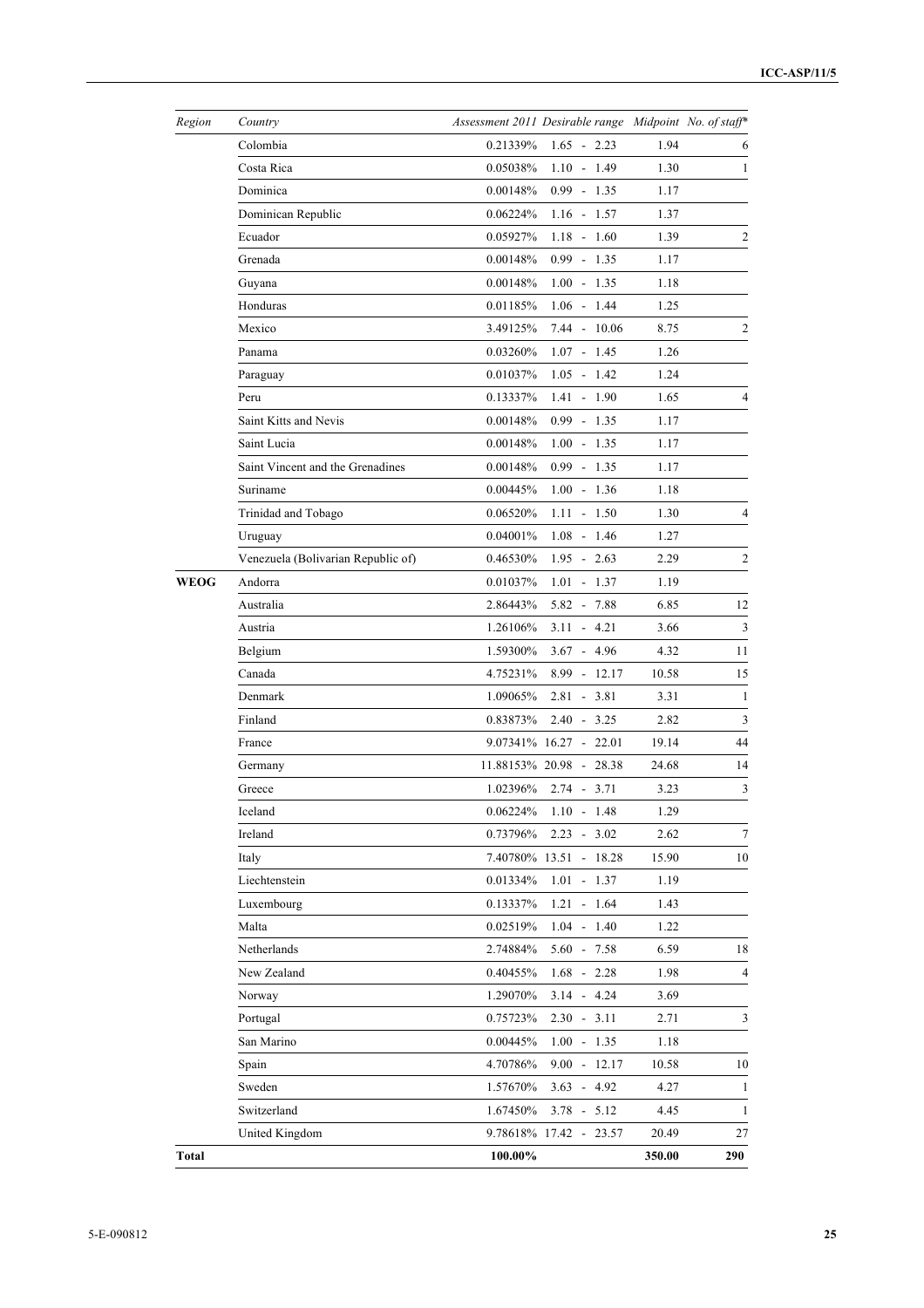## **Table 4: Gender balance of Professional staff by gender**\*

Status as at 31 March 2012

#### **Judiciary**

| $\overline{\phantom{a}}$ |                |                |       |
|--------------------------|----------------|----------------|-------|
| Grade                    | $\overline{F}$ | $\overline{M}$ | Total |
| $P-5$                    |                |                | 2     |
| $P-4$                    |                | 2              |       |
| $P-3$                    | 12             |                | 21    |
| $P-2$                    |                |                |       |

## **Office of the Prosecutor**

| Grade      | F        | $\overline{M}$ | Total          |
|------------|----------|----------------|----------------|
| <b>USG</b> | $\Omega$ | 1              | 1              |
| ASG        | 1        | $\Omega$       | 1              |
| $D-1$      | 0        | $\overline{c}$ | $\overline{c}$ |
| $P-5$      | 3        | 7              | 10             |
| $P-4$      | 9        | 16             | 25             |
| $P-3$      | 15       | 28             | 43             |
| $P-2$      | 26       | 16             | 42             |
| $P-1$      | 12       | 6              | 18             |

## **Registry**

| Grade | F  | M  | Total |
|-------|----|----|-------|
| ASG   | 1  | 0  |       |
| $D-1$ | 1  | 3  | 4     |
| $P-5$ | 7  | 9  | 16    |
| $P-4$ | 19 | 16 | 35    |
| $P-3$ | 23 | 37 | 60    |
| $P-2$ | 33 | 25 | 58    |
| $P-1$ | 5  | ٩  | 8     |
|       |    |    |       |

## **Secretariat of the Assembly of States Parties**

| Grade | $\bm{F}$ | $\boldsymbol{M}$ | Total |
|-------|----------|------------------|-------|
| $D-1$ | 0        |                  |       |
| $P-4$ |          |                  | 7     |
| $P-3$ |          |                  |       |
|       |          |                  |       |

## **Secretariat of the Trust Fund for Victims**

| Grade | F | $\overline{M}$ | Total |
|-------|---|----------------|-------|
| $D-1$ |   |                |       |
| $P-5$ |   |                |       |
| $P-3$ |   |                |       |

## **Project Director's Office**

| -<br>Grade | -------<br>F | M | Total |
|------------|--------------|---|-------|
| $D-1$      |              |   |       |
| $P-4$      |              |   |       |
|            |              |   |       |

## **Grand total**

| F   | $\boldsymbol{M}$ | <b>Grand Total</b> |
|-----|------------------|--------------------|
| 179 | 187              | 366                |

\* Including elected officials and language staff.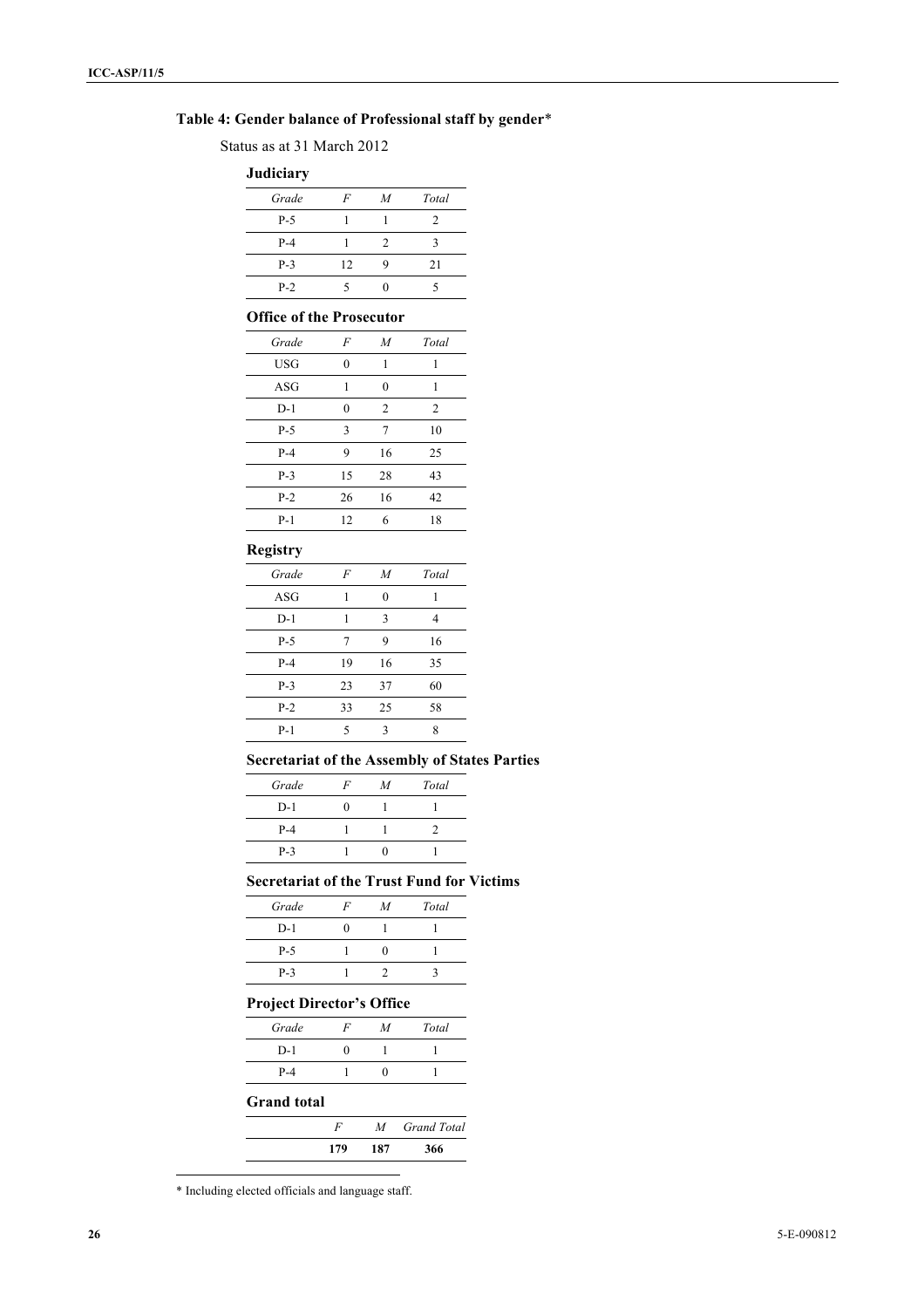## **Table 5: Staff count, actual**

| Staff count                |       |  |  |  |  |  |
|----------------------------|-------|--|--|--|--|--|
| Established posts          | 702   |  |  |  |  |  |
| Approved GTA               | 188   |  |  |  |  |  |
| Interns                    | 82    |  |  |  |  |  |
| Visiting professionals     | 5     |  |  |  |  |  |
| Consultants                | 44    |  |  |  |  |  |
| Elected officials / judges | 23    |  |  |  |  |  |
| Total                      | 1.044 |  |  |  |  |  |

As at 31 March 2012, the Court's staff count is as follows:

## **Table 6: Staff count, projected**

Based on the approved budget for 2012, on the current projection as at 31 March 2012 and on averages for interns, visiting professionals and consultants in previous years, the Court's headcount at the end of 2012 could be expected to be as follows:

| Staff count                |       |  |  |  |  |  |
|----------------------------|-------|--|--|--|--|--|
| Established posts          | 761   |  |  |  |  |  |
| Approved GTA               | 209   |  |  |  |  |  |
| Interns*                   | 70    |  |  |  |  |  |
| Visiting professionals     | 7     |  |  |  |  |  |
| Consultants                | 35    |  |  |  |  |  |
| Elected officials / judges | 23    |  |  |  |  |  |
| Total                      | 1,105 |  |  |  |  |  |

 <sup>\*</sup> The number of interns fluctuates. It comprises EU-funded internships and unpaid internships.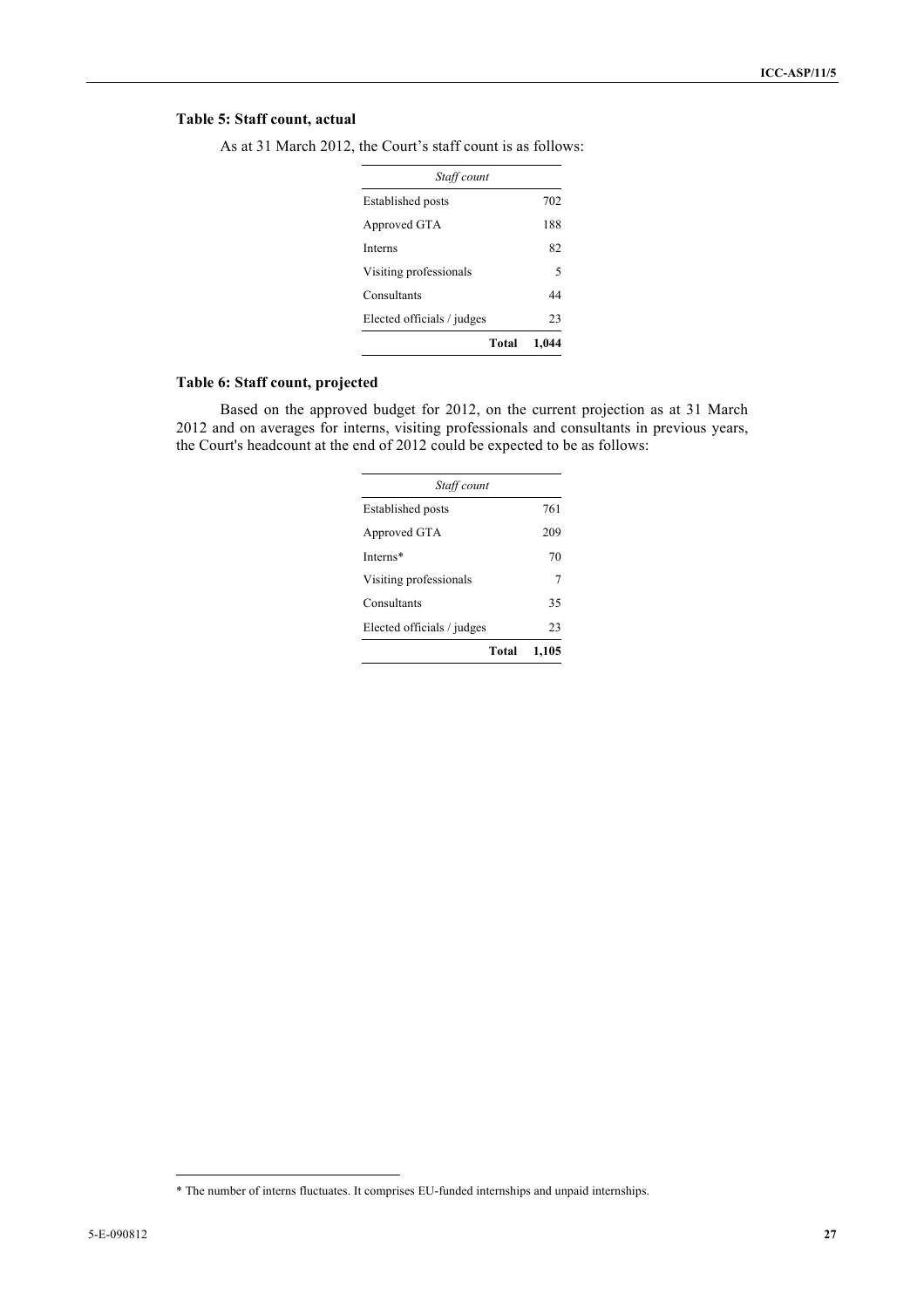## **Table 7: Vacant posts - established posts**

| Major<br>Programme | Programme                     | Sub-Programme                                                     | Post<br>Level | Post Title                                       |              | Total Comments                                                                                                                 |
|--------------------|-------------------------------|-------------------------------------------------------------------|---------------|--------------------------------------------------|--------------|--------------------------------------------------------------------------------------------------------------------------------|
| MP I               | Presidency                    | Presidency                                                        | $P-5$         | Chef de Cabinet                                  |              | 1 Post vacated due to resignation.                                                                                             |
| MP II              | Investigation<br>Division     | Planning & Operations<br>Section                                  | GS-OL         | <b>Field Operations</b><br>Coordinator           | $(1)^*$      | Post re-deployed to Ivory Coast. Post to be<br>advertised.                                                                     |
|                    |                               |                                                                   | GS-OL         | <b>Field Operations</b><br>Coordinator           | $\mathbf{1}$ | Post planned to be redeployed. Post to be<br>filled in 2013.                                                                   |
|                    |                               |                                                                   | GS-OL         | <b>Field Operations</b><br>Assistant             | $\mathbf{1}$ | Post planned to be redeployed. Post to be<br>filled in 2013.                                                                   |
|                    |                               |                                                                   | GS-OL         | Data Processing Assistant 1                      |              | To be filled in January 2013.                                                                                                  |
|                    |                               |                                                                   | $P-3$         | Investigator (FIU)                               |              | 1 Post vacated due to resignation. Post to be<br>advertised.                                                                   |
|                    |                               |                                                                   | $P-2$         | Associate Analyst                                | $\mathbf{1}$ | Post vacated due to resignation. Post to be<br>advertised.                                                                     |
|                    | Prosecution<br>Division       | <b>Prosecution Section</b>                                        | $P-5$         | Senior Trial Lawyer                              |              | 1 Post to be filled in January 2013.                                                                                           |
| MP III             | Office of the<br>Registrar    | Security and Safety Section                                       | GS-OL         | Security Lieutenant<br>(Field)                   | $\mathbf{1}$ | No funding approved, following ASP decision<br>on 2012 budget.                                                                 |
|                    |                               |                                                                   | GS-OL         | Local Security<br>Assistant (Field)              | $\mathbf{1}$ | No funding approved, following ASP decision<br>on 2012 budget.                                                                 |
|                    |                               | <b>Field Operations Section</b>                                   | GS-OL         | Administrative<br>Assistant (Field)              | $\mathbf{1}$ | Post to be re-deployed to Abidjan in 2012<br>after closure of Chad operations on 31<br>December 2011.                          |
|                    |                               |                                                                   | GS-OL         | Senior Driver (Field)                            | $\mathbf{1}$ | Post to be re-deployed to Abidjan in 2012<br>after closure of Chad operations on 31<br>December 2011.                          |
|                    |                               |                                                                   | GS-OL         | Driver (Field)                                   |              | 2 Post to be re-deployed to Abidjan in 2012<br>after closure of Chad operations on 31<br>December 2011.                        |
|                    |                               |                                                                   | $P-3$         | Field Office Manager                             | $\mathbf{1}$ | Post vacated due to resignation. Pending<br>streaming of operations.                                                           |
|                    |                               | Information Technology and GS-OL<br><b>Communications Section</b> |               | Field ICT Technician                             | $\mathbf{1}$ | Pending streamlining operations. Post planned<br>to be redeployed to Ivory Coast. Post to be<br>advertised and filled in 2012. |
|                    |                               | General Services Section                                          | GS-OL         | <b>Travel Assistant</b>                          | 1            | Post vacated due to internal movement. Post<br>to be advertised.                                                               |
|                    | Division of<br>Court Services | Court Management Section                                          | GS-PL         | Senior Audio-Visual<br>Assistant                 | 1            | Post blocked until further notice.                                                                                             |
|                    |                               | Victims and Witnesses Unit                                        | GS-OL         | Field Protection/<br><b>Operations Assistant</b> | 1            | Post redeployed to CAR. Post to be advertised<br>and filled in 2012.                                                           |
|                    |                               |                                                                   | GS-OL         | <b>Field Support</b><br>Assistant                | $\mathbf{1}$ | Post redeployed to CAR. Post planned to be<br>re-profiled, advertised and filled in 2012.                                      |
|                    |                               | Court Translation and<br>Interpretation Section                   | $P-3$         | Translator (English)                             |              | 1 Post vacated due to internal movement. Post<br>to be advertised.                                                             |
|                    | Office of the<br>Registrar    | Public Information and<br>Documentation Section                   | GS-PL         | <b>Field Senior Outreach</b><br>Assistant        |              | 1 Pending streamlining of operations. Post<br>planned to be re-deployed to Ivory Cost in 2013.                                 |
|                    |                               |                                                                   | GS-OL         | Field Outreach<br>Assistant                      | $\mathbf{1}$ | Post re-deployed to Kenya. Post to be<br>advertised and filled in 2012.                                                        |
|                    |                               |                                                                   | GS-OL         | Field Administrative<br>Assistant                | $\mathbf{1}$ | Pending streamlining of operations. Post<br>planned to be re-deployed to Kenya in 2013.                                        |
| MP IV              | Secretariat of<br>the ASP     | Secretariat of the ASP                                            | $P-2$         | Special Assistant to<br>the Director             |              | 1 Post to be classified and advertised.                                                                                        |
|                    |                               |                                                                   |               | <b>Grand Total:</b>                              | $25(1)$ **   |                                                                                                                                |

## Status as at 31 March 2012

Note: 32 posts are under recruitment / recruitment completed (31) or advertised as of 31 March 2012. 1 ASG post under MP II is not currently under recruitment.

\* Post has been advertised as of 3 April 2012.

\*\* One post (Staff Council Officer) funding the Staff Council Representative will be no longer reported as vacant.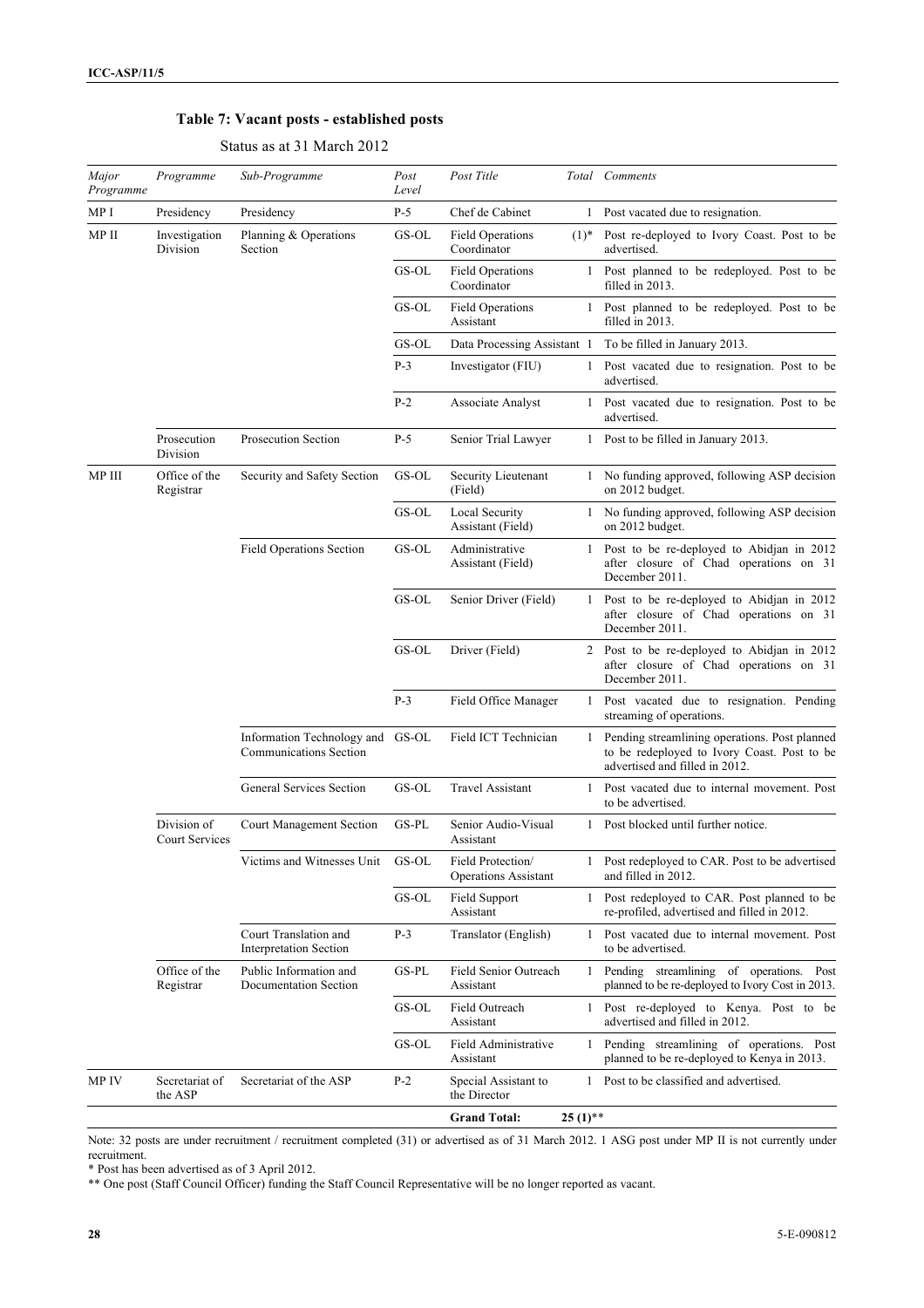## **Table 8: Staffing: approved versus filled posts (excluding elected officials)**

| Major Programme                 | Approvea       | Fillea       | Recruitment<br>completed* | Under<br>recruitment     | Advertised<br>not under<br>recruitment | Vacant not<br>advertised | $%$ O)<br>establishea<br>posts vacant | Vacancy rate $(\%)$<br>of established posts |
|---------------------------------|----------------|--------------|---------------------------|--------------------------|----------------------------------------|--------------------------|---------------------------------------|---------------------------------------------|
| $[1]$                           | $[2]$          | $[3]$        | $[4]$                     | $[5]$                    | [6]                                    | $[7]$                    | $[(2-3)/2] \times 100$                | $[(AVG(3)-2)/2] \times 100$                 |
| Judiciary                       |                |              |                           |                          |                                        |                          |                                       |                                             |
| Major Programme I               | 48             | 47           | 0                         | $\mathbf{0}$             | $\mathbf{0}$                           |                          | 2.08%                                 | 2.08%                                       |
| Office of the Prosecutor        |                |              |                           |                          |                                        |                          |                                       |                                             |
| Major Programme II              | 215            | 199          | 2                         | $\overline{\phantom{a}}$ | $\mathbf{0}$                           | 7                        | 7.44%                                 | 7.44%                                       |
| Registry                        |                |              |                           |                          |                                        |                          |                                       |                                             |
| Major Programme III**           | 477            | 439          |                           | 19                       | 1                                      | 17                       | 7.97%                                 | 8.18%                                       |
| Secretariat of the ASP          |                |              |                           |                          |                                        |                          |                                       |                                             |
| Major Programme IV              | g              | 7            | $\mathbf{0}$              | 1                        | $\mathbf{0}$                           | 1                        | 22.22%                                | 22.22%                                      |
| Secretariat of the TFV          |                |              |                           |                          |                                        |                          |                                       |                                             |
| Major Programme VI              | 7              | 7            | $\boldsymbol{0}$          | $\mathbf{0}$             | $\mathbf{0}$                           | $\mathbf{0}$             | $0.00\%$                              | $0.00\%$                                    |
| Project Director's Office       |                |              |                           |                          |                                        |                          |                                       |                                             |
| Major Programme VII.1           | 3              | 3            | $\boldsymbol{0}$          | $\mathbf{0}$             | $\overline{0}$                         | $\mathbf{0}$             | $0.00\%$                              | $0.00\%$                                    |
| Independent Oversight Mechanism |                |              |                           |                          |                                        |                          |                                       |                                             |
| Major Programme VII.5           | $\overline{2}$ | $\mathbf{0}$ | $\mathbf{0}$              | $\overline{2}$           | $\overline{0}$                         | $\mathbf{0}$             | 100.00%                               | 100.00%                                     |
| <b>Total ICC</b>                | 761            | 702          | 3                         | 29                       |                                        | 26                       | 7.75%                                 | 7.88%                                       |

Status as at 31 March 2011

\* Recruitment completed indicates that the selected candidate has accepted the offer. Recruitment process has been finalized and the post is blocked until the arrival of the incumbent.

\*\* In MP-III, one post not vacant as such but funding a Staff Council Representative.

| <b>Target recruitment</b> | 59    |
|---------------------------|-------|
| <b>Under recruitment</b>  | 32    |
| Percentage of target      | 54.2% |